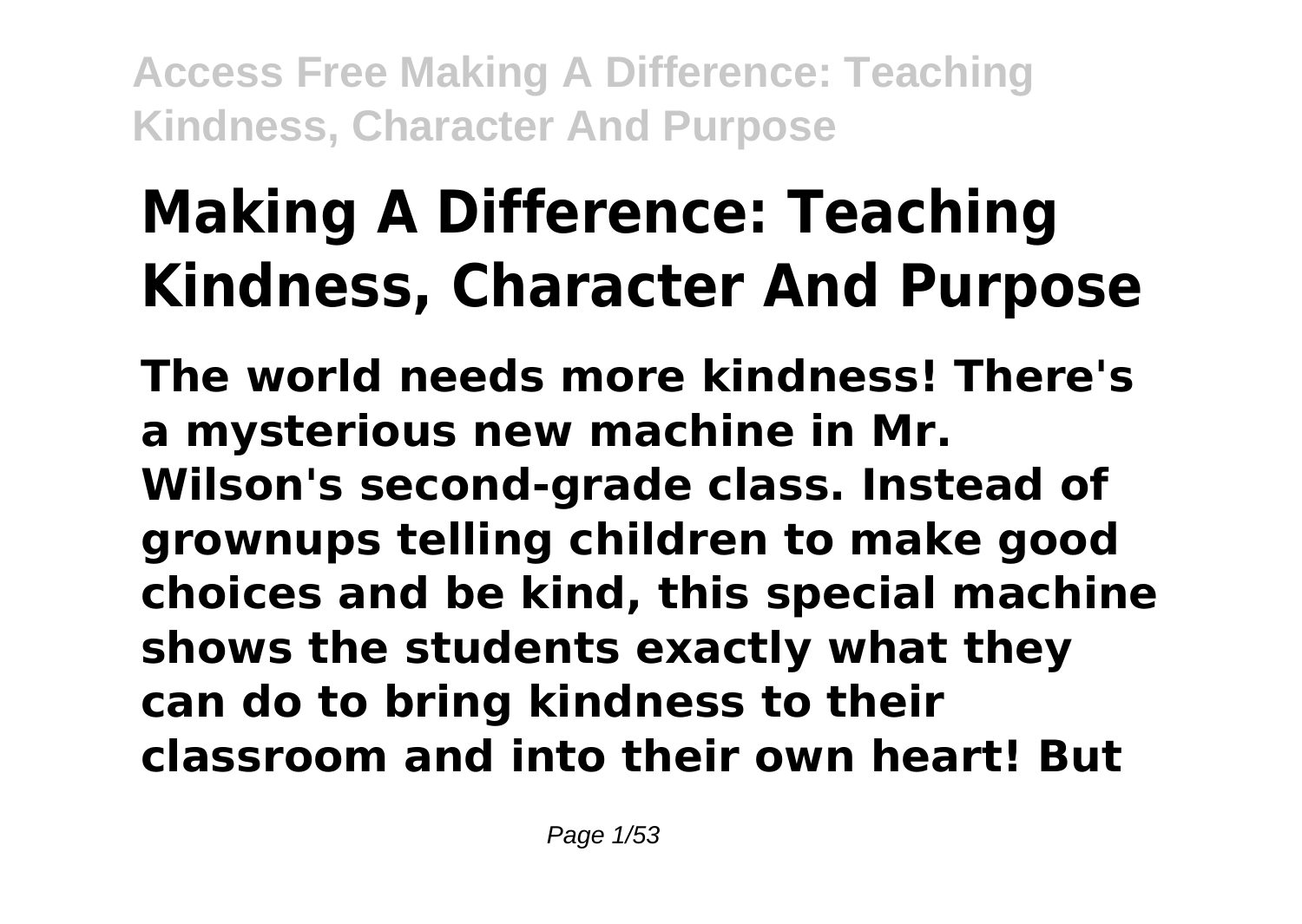**what happens when it's time to leave school? Mr. Wilson lets his class in on a secret that they have their very own Kindness Machine inside them to spread kindness wherever they go! In the end, Mr. Wilson teaches his students that they each have their own Kindness Machine within them to help make kind decisions for others and themselves. Join Mr. Wilson in his efforts to bring more kindness into the world. An illustrated and guided journal for** Page 2/53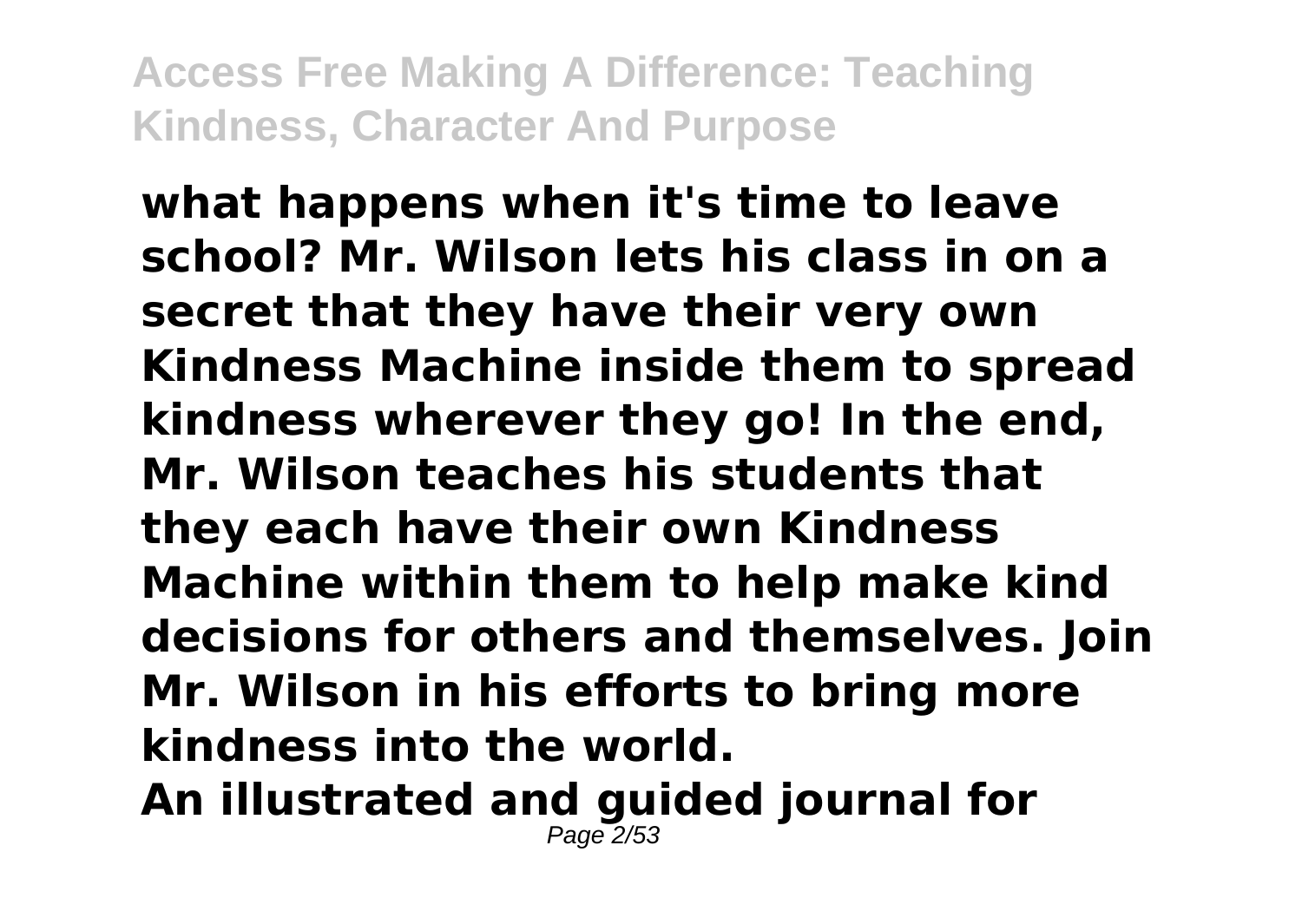# **children.**

**Each act, big or small, can make a difference – or at least help a friend. What does it mean to be kind? When Tanisha spills grape juice all over her new dress, her classmate contemplates how to make her feel better and what it means to be kind. From asking the new girl to play to standing up for someone being bullied, this moving and thoughtful story explores what a child can do to be kind. With award-winning** Page 3/53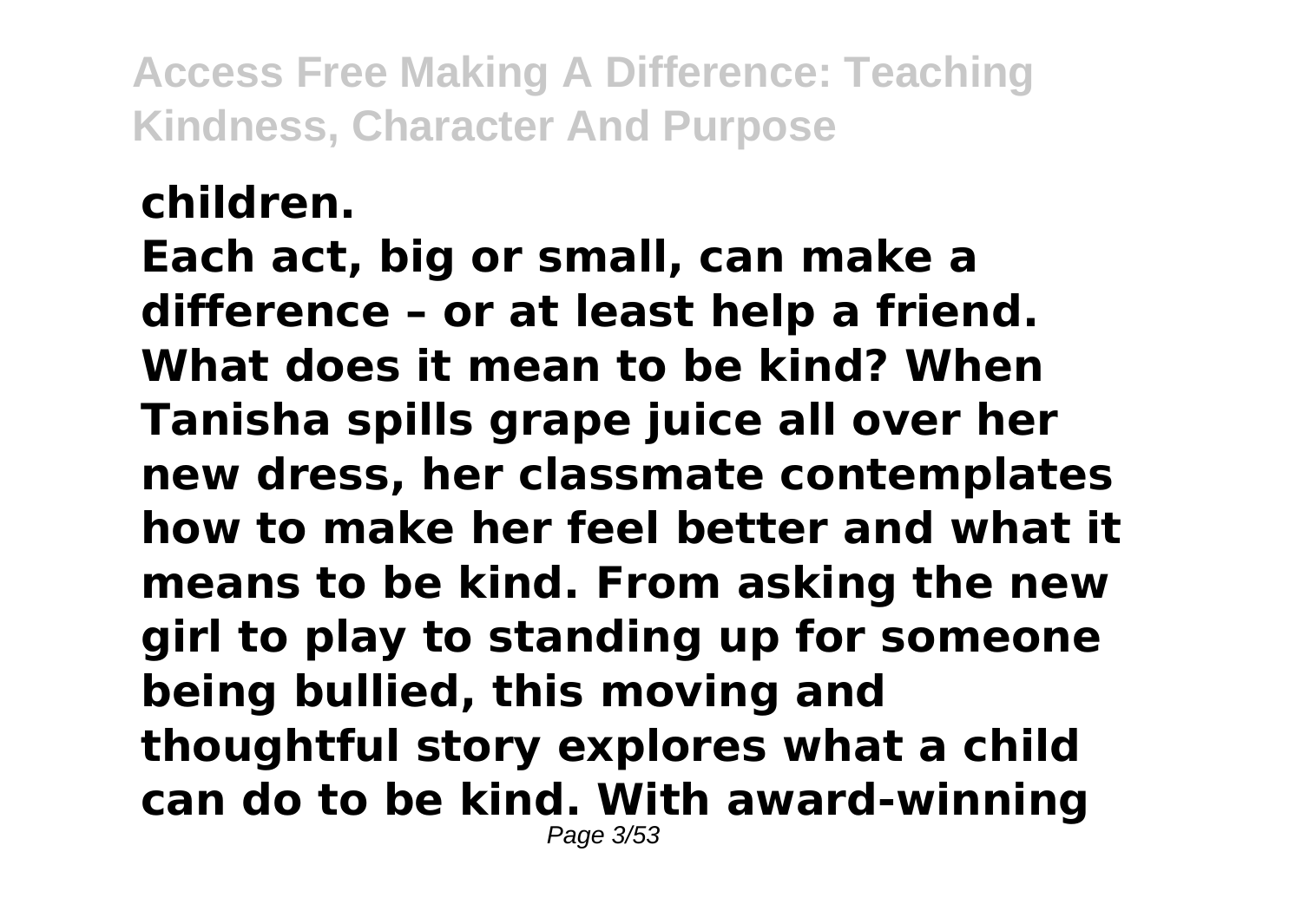**author Pat Zietlow Miller's gentle text and Jen Hill's irresistible art, Be Kind is an unforgettable story for young children, about how simple acts can change the world. WINNER OF A CORETTA SCOTT KING HONOR AND THE JANE ADDAMS PEACE AWARD! Each kindness makes the world a little better This unforgettable book is written and illustrated by the awardwinning team that created The Other Side and the Caldecott Honor winner** Page 4/53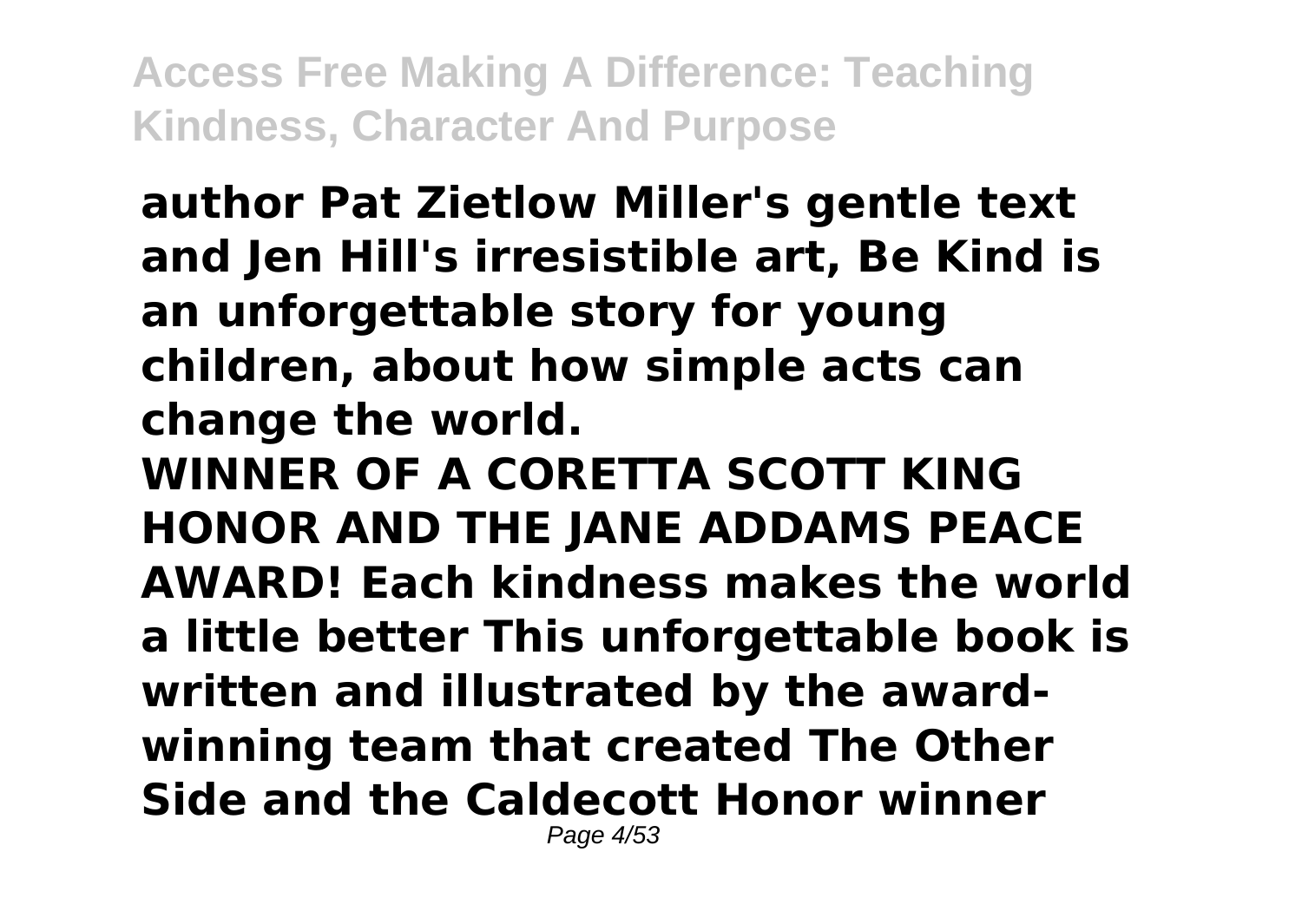**Coming On Home Soon. With its powerful anti-bullying message and striking art, it will resonate with readers long after they've put it down. Chloe and her friends won't play with the new girl, Maya. Every time Maya tries to join Chloe and her friends, they reject her. Eventually Maya stops coming to school. When Chloe's teacher gives a lesson about how even small acts of kindness can change the world, Chloe is stung by the lost opportunity for friendship, and** Page 5/53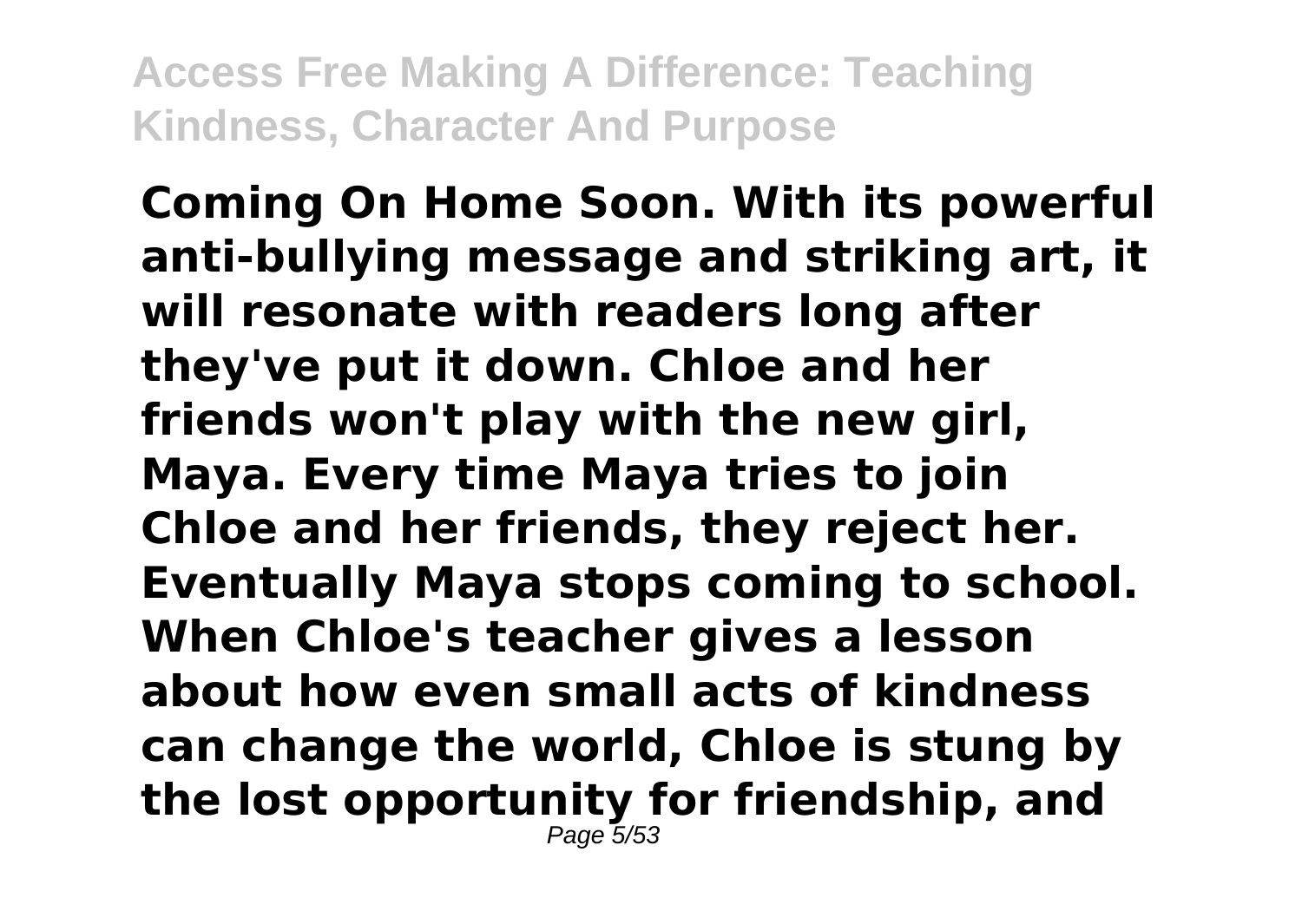**thinks about how much better it could have been if she'd shown a little kindness toward Maya. Know and Follow Rules Teaching Kindness, Character and Purpose Kisses from Katie Wonder Making the World a Better Place to Lead, Love, and Learn Teaching Compassion: Humane Education in Early Childhood** Page 6/53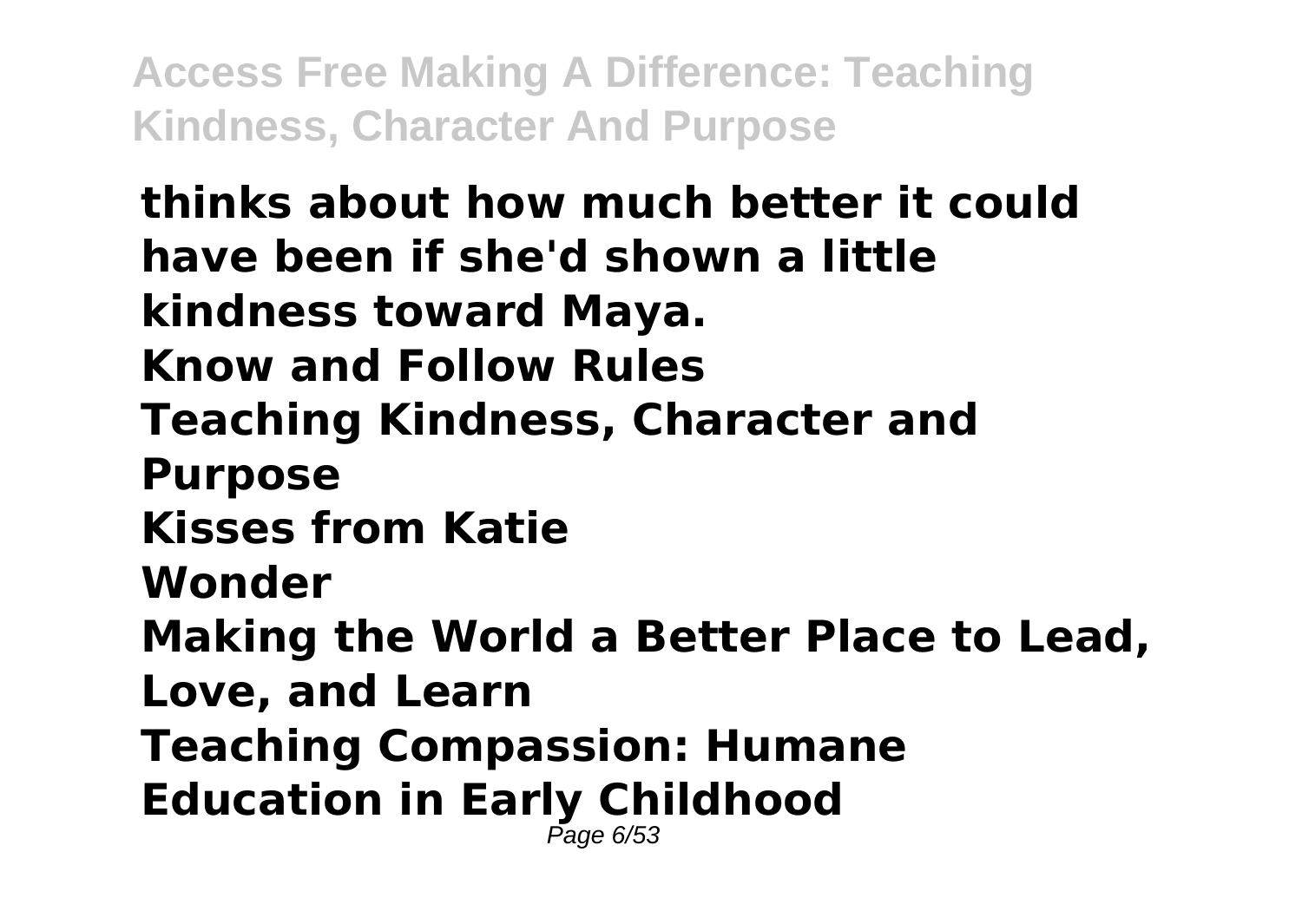# **50 Easy Writing, Discussion & Art Activities that Help Develop Self-esteem, Responsibility, & Respect for Others**

\* Be inspired by 12 children from around the world spreading kindness with acts of everyday activism in this non-fiction picture book \* Read their stories, and discover how they became campaigners for kindness\* Meet 9-year-old Katie from the US, growing fruit and vegetables to feed people in need; 15-year-old Christopher and Reece raising awareness of mental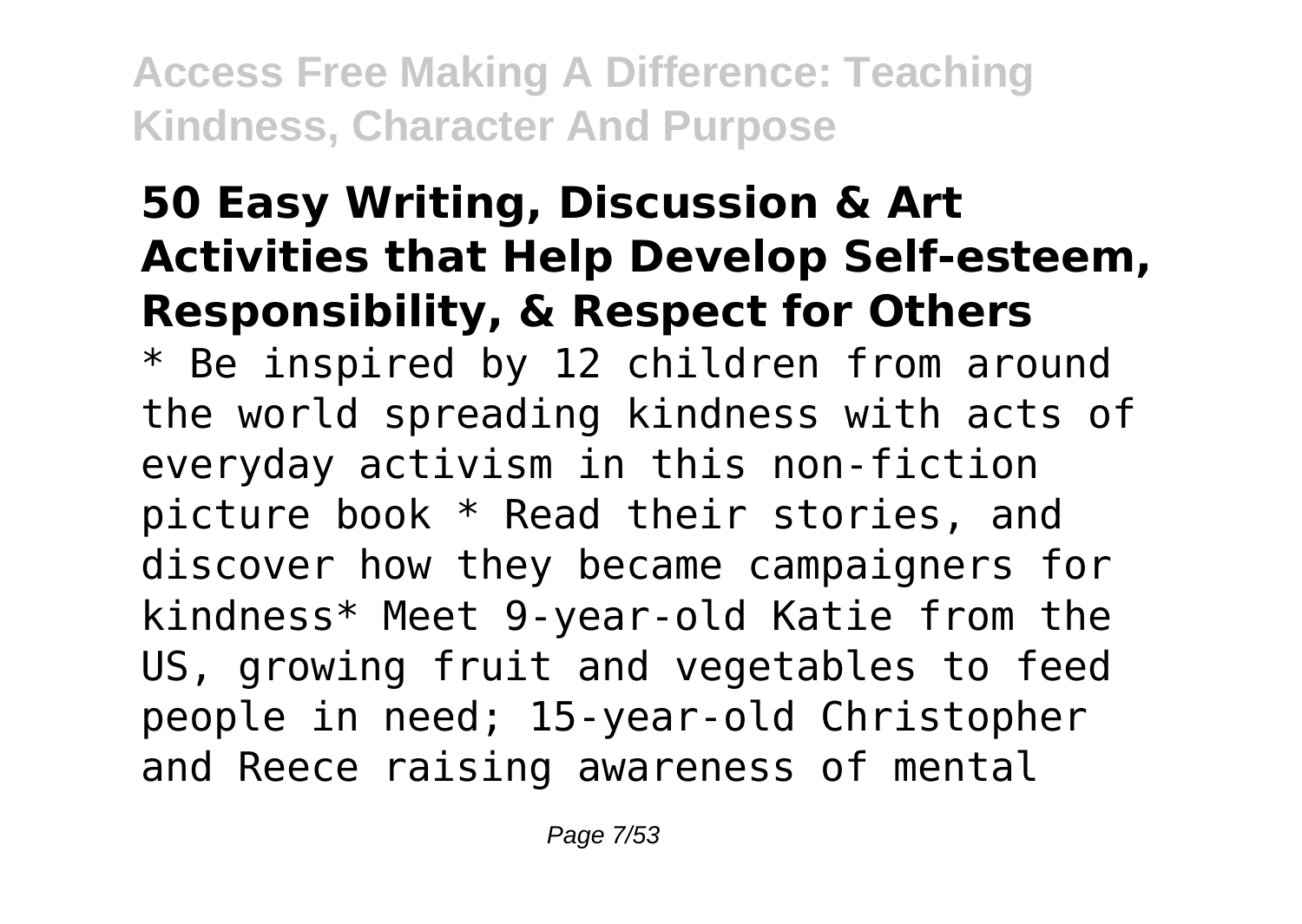health through swimathons; 9 year old Winter Vincent from Australia, fundraising for water filters\* Features practical back matter on how to help, with simple steps to inspire young readers to take action at home and at school Help little ones learn about their emotions and discover kindness in this sweet little board book. I Feel Kind is

the perfect introduction to kindness, teaching youngsters how little acts of kindness in everyday life can have a positive impact on themselves and others.<br> $_{Page\ 8/53}^{P_{\text{age 8/53}}}$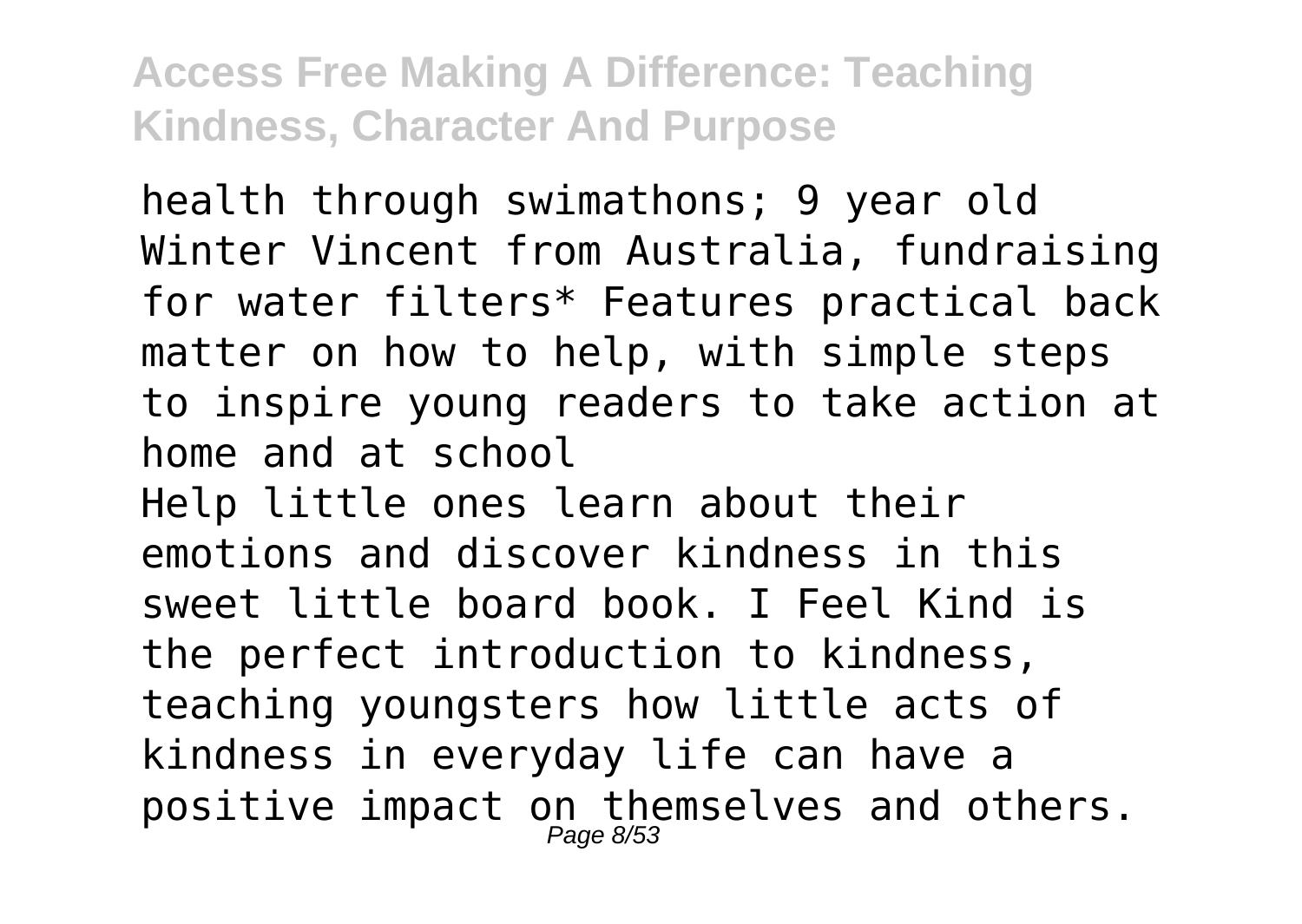Follow the story of the bright Kind flower to see how kindness looks and feels and the many ways children can spread kindness. This colourful picture book also asks children the important question, "What have you done that is kind?", turning the book into a fun, interactive experience. Sweet illustrated characters and minimal text make I Feel Kind the perfect first book for young children to enjoy and learn that every act of kindness, big or small, can make a difference.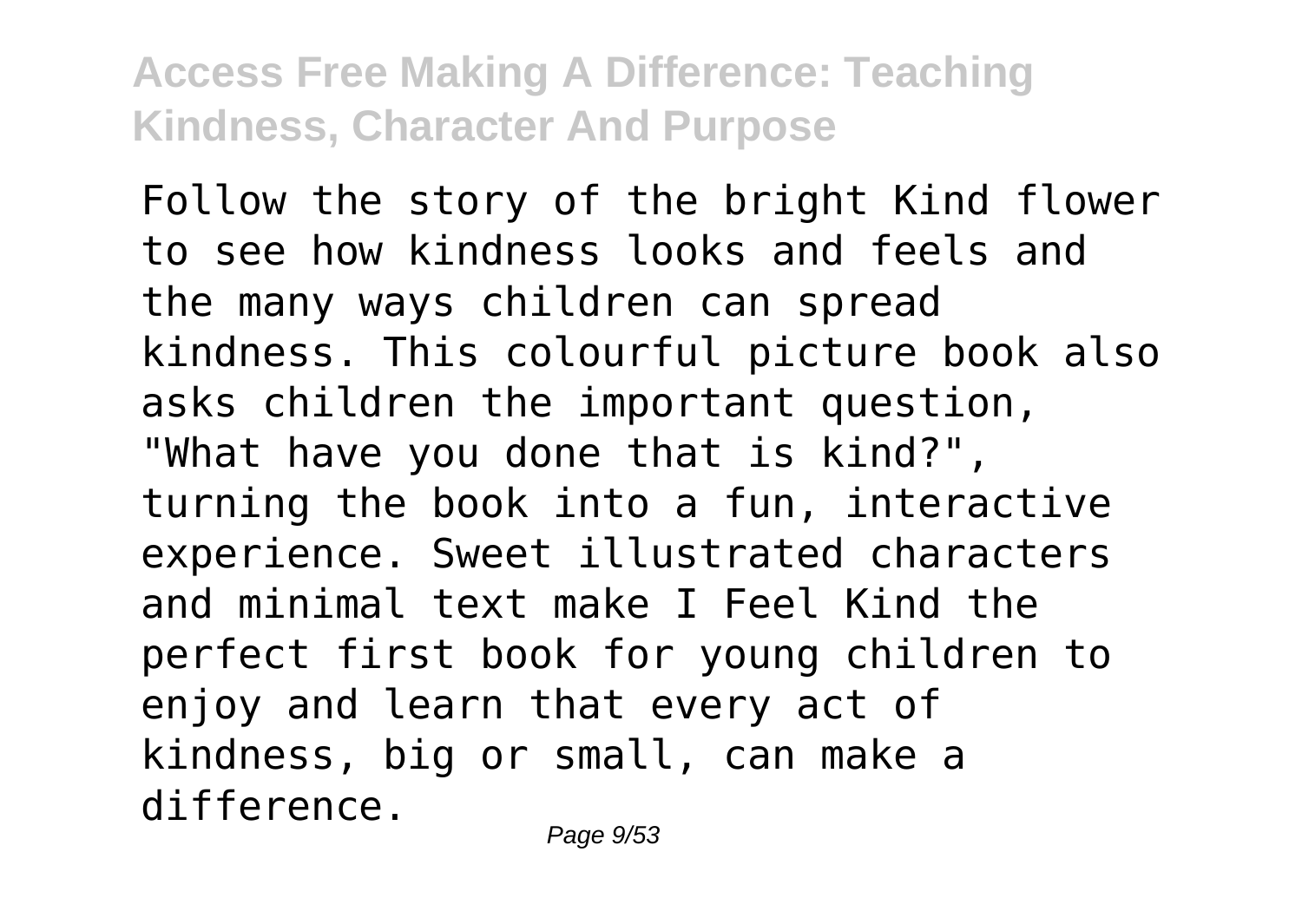Are you kind? In a series of simple yet evocative questions, this impactful book asks children how they will show kindness and consideration for others. Written by the editors of Pajama Press, and illustrated by celebrated Pajama Press artists, these stunning pages inspire meaningful discussion and storytelling about the understated yet powerful ways in which children might influence the world around them. A World of Kindess goes beyond mere rhetoric to examine, in a child-friendly way, everyday social Page 10/53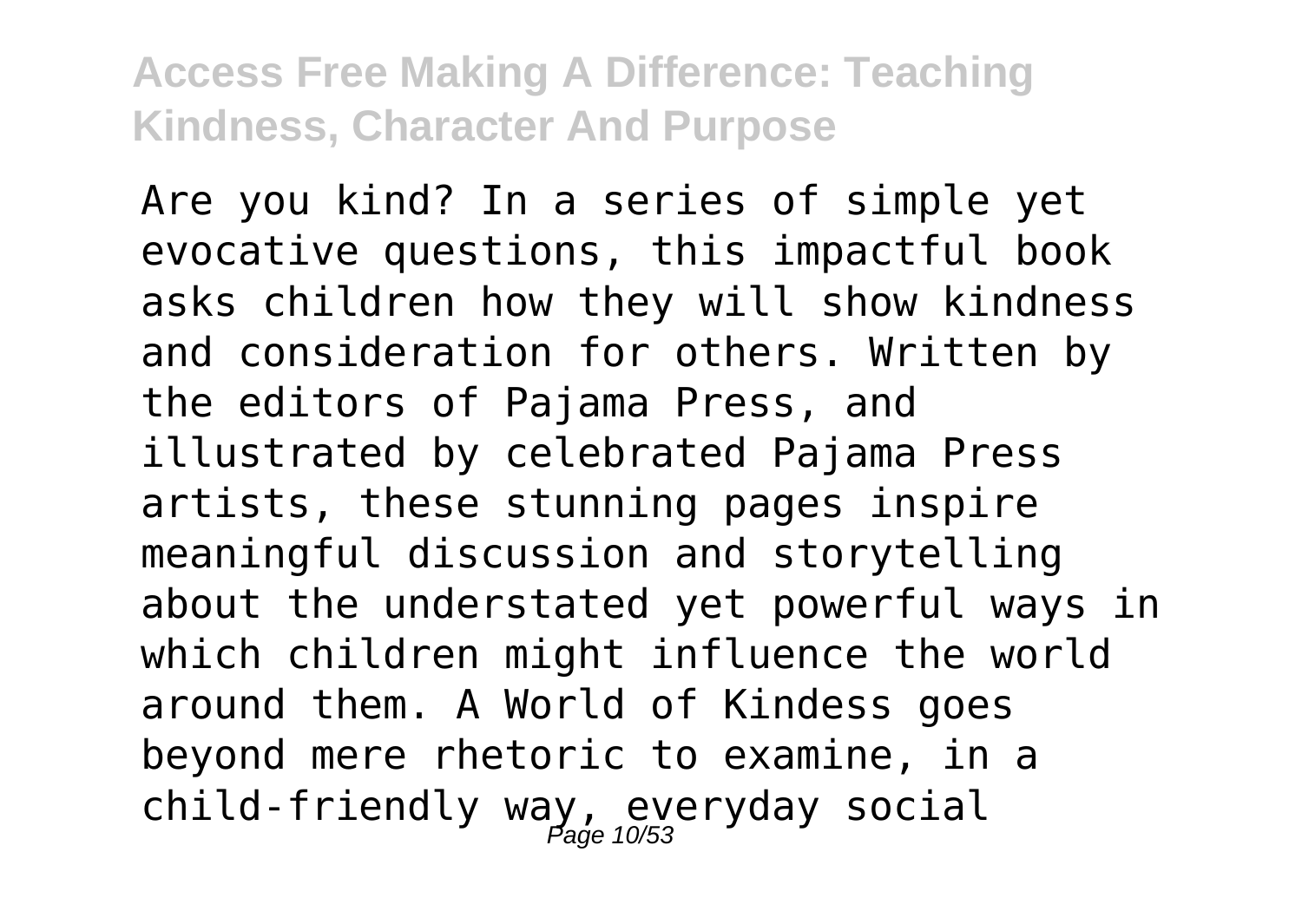interactions where a kind word or act could have a transformative affect on others. Royalties from the proceeds of this book will be donated to Think Kindness. thinkkindness.org Many of the original images in this book have been donated by the artists. The cover art was created and donated by award-winning author-illustrator Suzanne Del Rizzo. A collection of 101 uplifting, true stories will help you see the hidden heroes around you and inspire you to be a hero in someone else's life. From random Page 11/53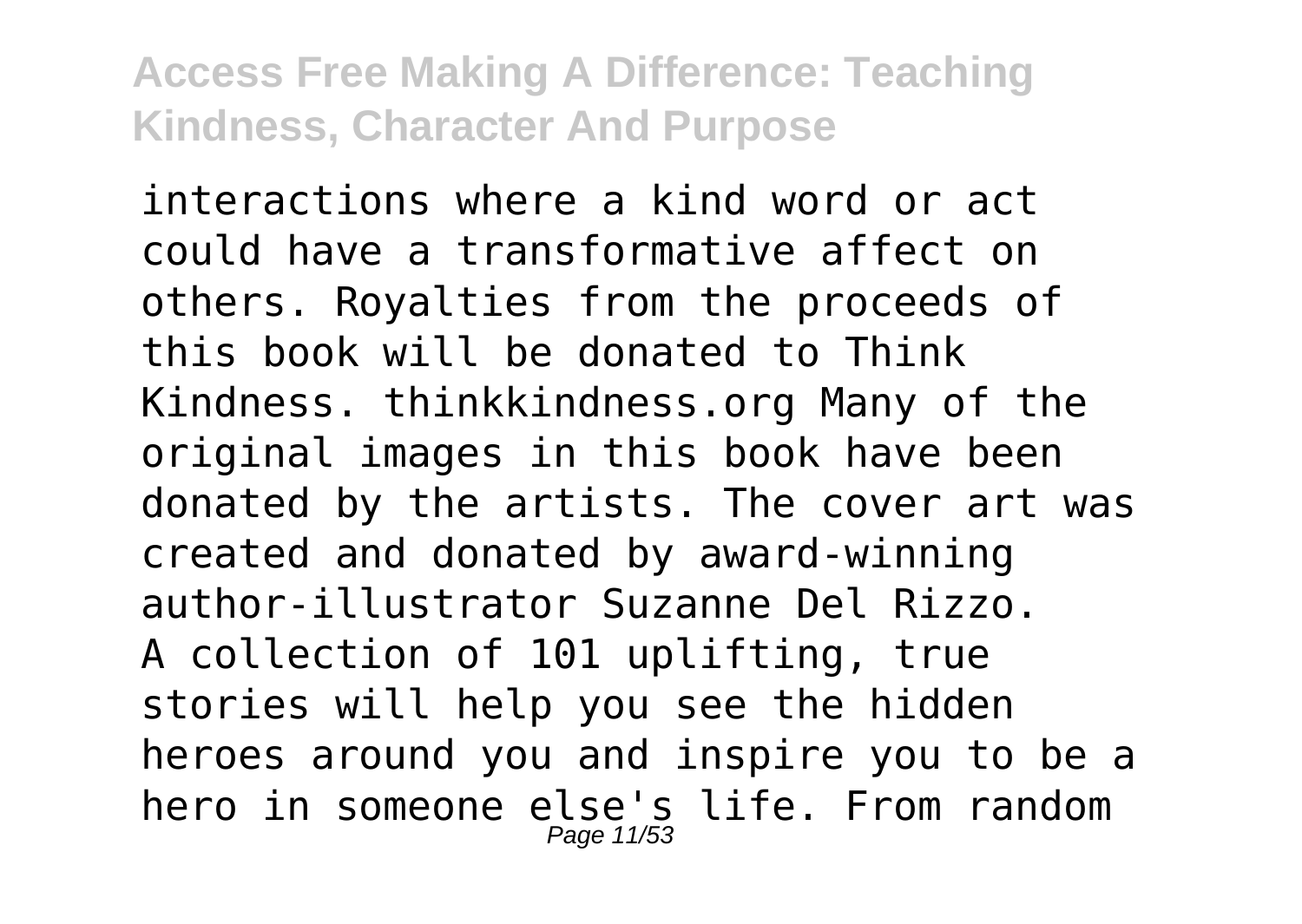acts of kindness to doing what's right, this book shows how positive attitudes and good deeds can change the world. Print run 50,000.

Relationships Make the Difference

You Are Never Too Small to Make a Big

Difference

### A World of Kindness

Be Kind

48 Character-Building Lessons to Foster Respect and Prevent Bullying

Ignite a Culture of Innovation

A Children's Picture Book About Diversity<br>Page 12/53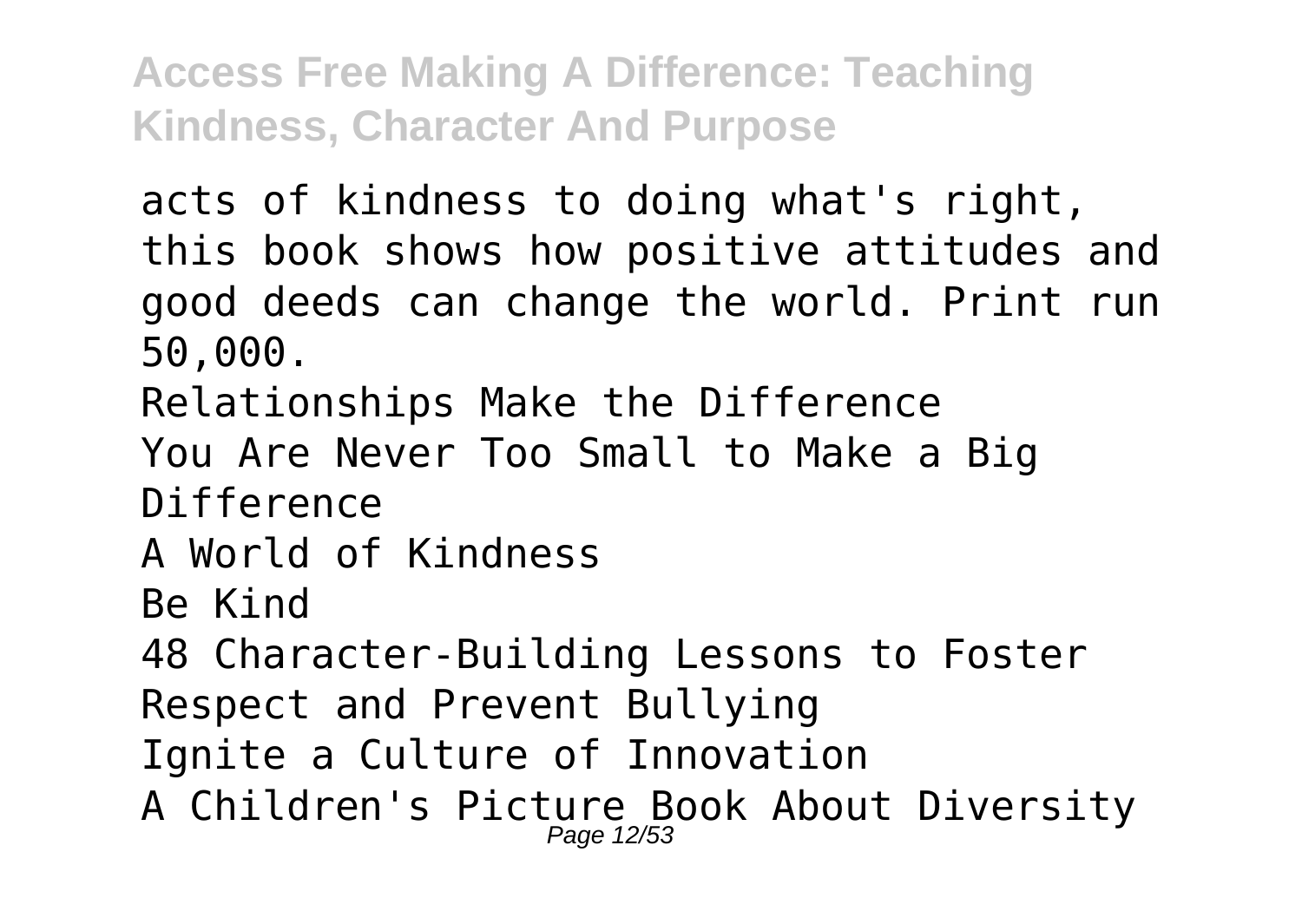#### and Kindness

Practical, research-based lessons for middle school educators to teach students pro-social attitudes and behaviors to prevent bullying. Create a Culture of Kindness in Middle School focuses on positive and pro-social attitudes and behaviors that build a respectful and compassionate school environment, while also addressing the tough issues of prejudice, anger, exclusion, and bullying. Through role-playing, perspectivetaking, sharing, writing, discussion, and more, students develop the insights and skills they need to accept differences, resolve conflicts peacefully, stop bullying among peers, and create a community of kindness in their classrooms and school. Based on survey data gathered by the authors from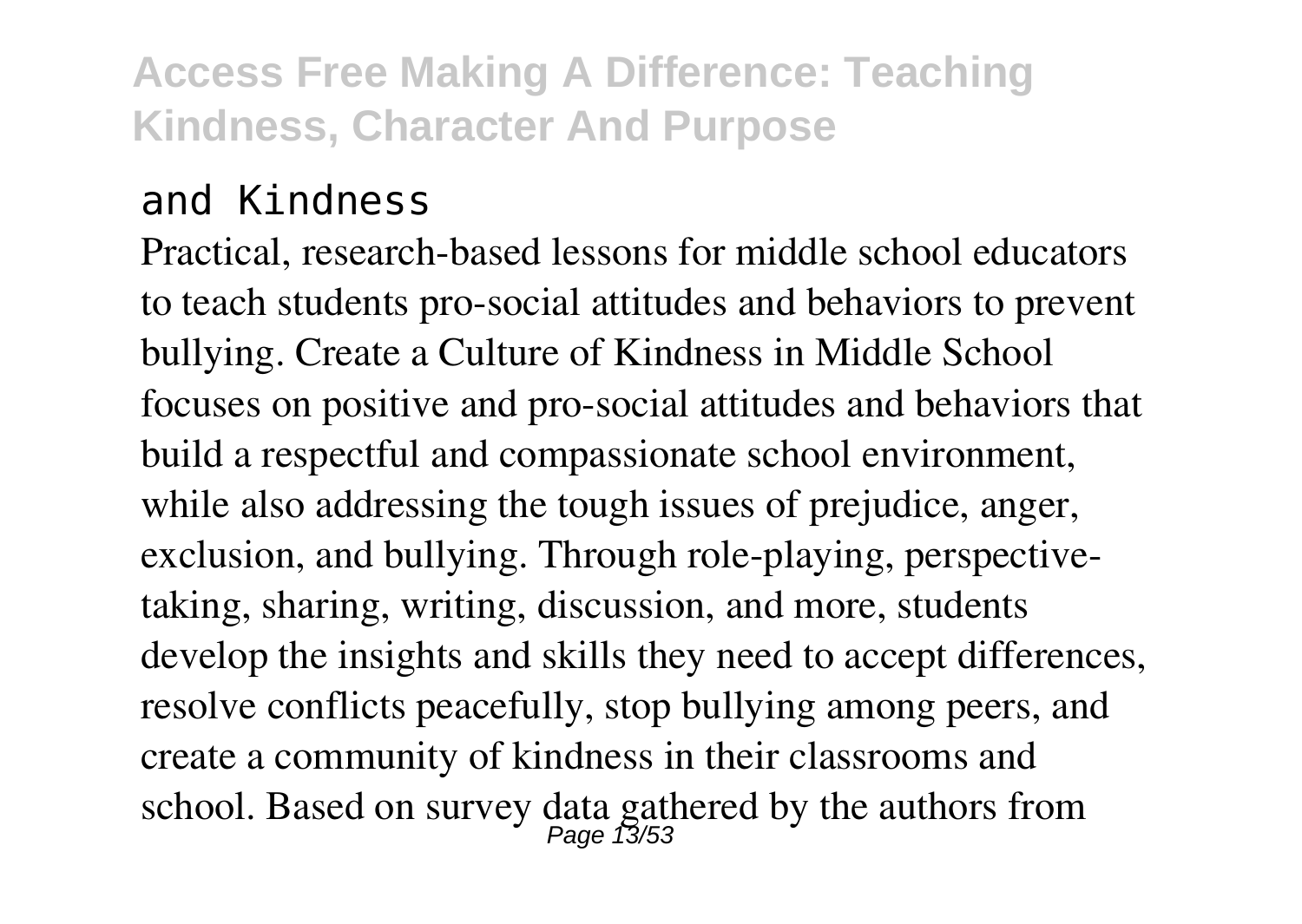more than 1,000 students, the book's research-based lessons are easy to implement and developmentally appropriate. Digital content includes student handouts from the book. Explains how anti-bullying education can and should start on day one of kindergarten and recommends a series of read aloud books that focus on our shared humanity. Leah and Dexter are brother and sister. They don't always get along. In fact, there are times they can be downright mean to each other. The ooey, gooey jelly donuts in this story are a testament to the power of kindness, caring, and generosity. Bite into the power of paying it forward by adding The Jelly Donut Difference to your family's home collection or classroom library.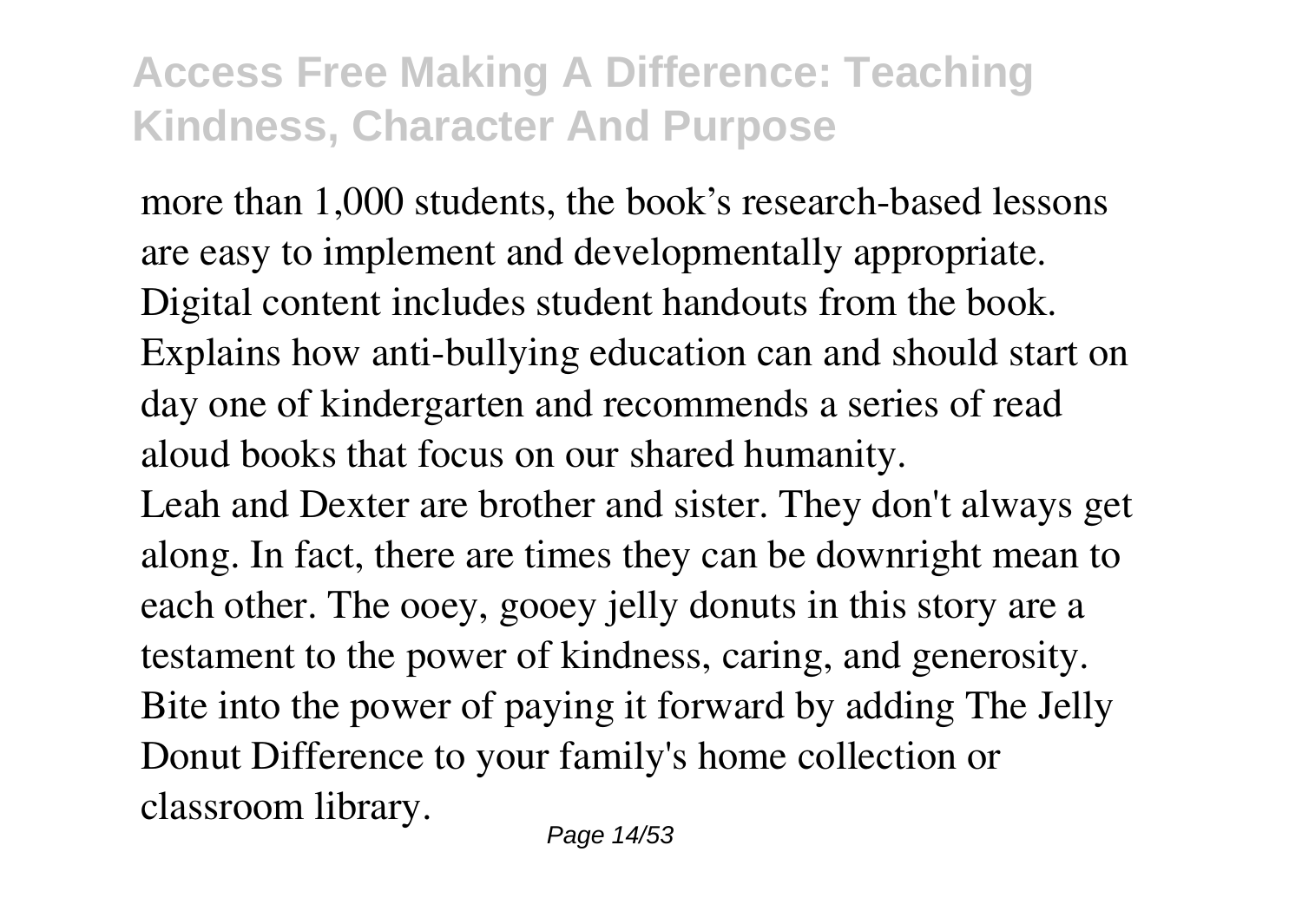From The Foreword by Dianne Collins, Author of Do You QuantumThink? New Thinking That Will Rock Your WorldEvery one of us is born a blessed bundle of joy with the potential to move the world with the tiniest acts of kindness and caring. The sensitive, sweet, inspired spirit of a child very naturally wants to help, to contribute, to give, to make a better world. All we require is guidance and nurturing and acknowledging of that power inherent in each one of us. In this wonderful, amazing, charming and important book, Beth Davis shows us how.The song lyric "Teach your children well" resounds through every page as you read about children who at the youngest ages have created causes for good, have volunteered with boundless enthusiasm, have extended a Page 15/53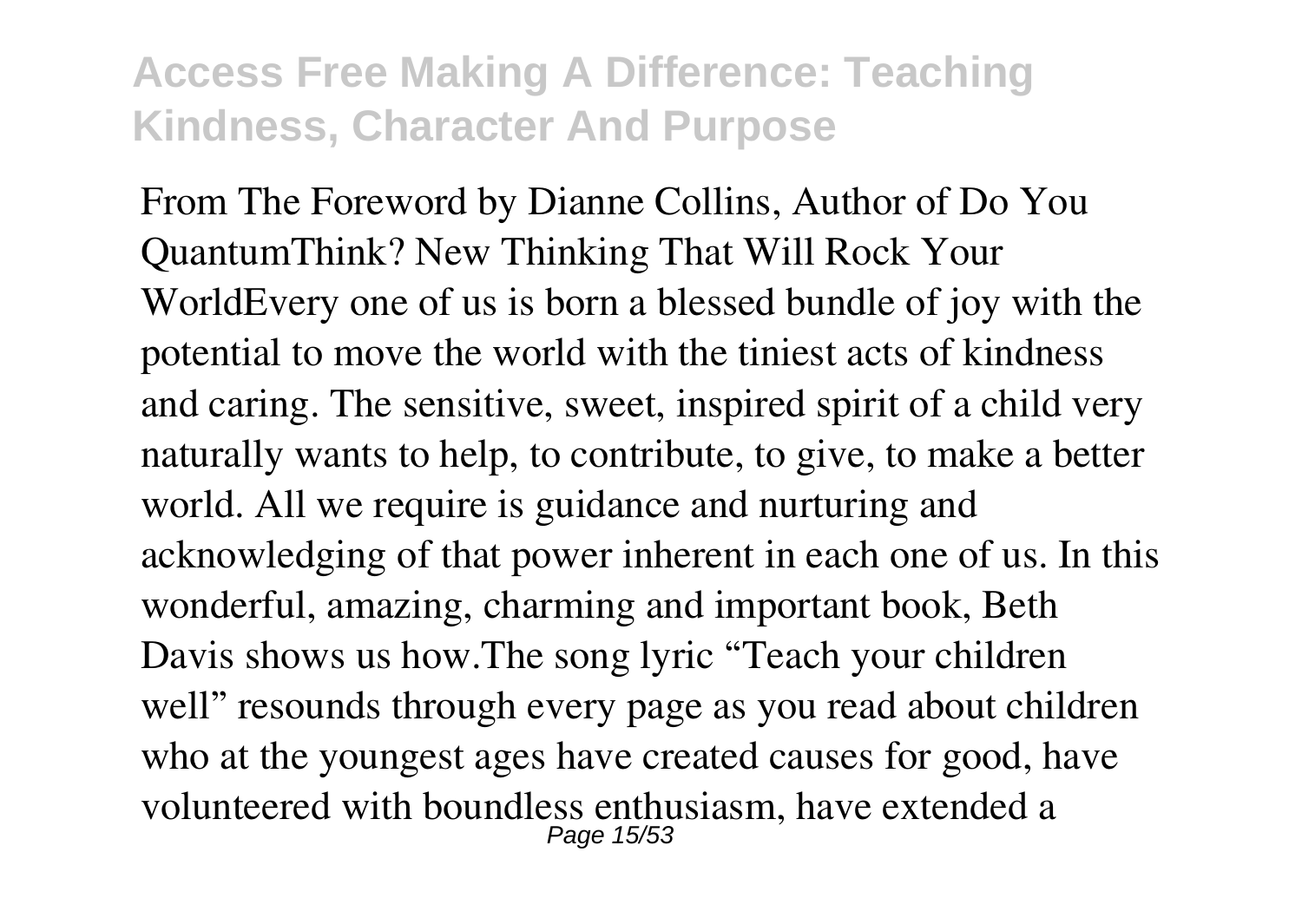helping hand and a loving heart to their fellow small-sized human beings, that each and every child may enjoy an abundant and productive, happy and healthy life. All because a parent, a teacher, a friend showed them the way. With the storytelling ease and profound wisdom of a saint, Beth Davis becomes that friend to all of us. With childlike wonder she whisks you up, up and away on a magic carpet ride of kindness and caring through stories and experiences that will warm your heart, ignite the most elevated aspects of your soul, expand your mind and fill you with the meaning and purpose of what life is all about- -caring and sharing. All the while standing firmly on the ground of practical action, planting and sowing seeds of human potential as she has you realize how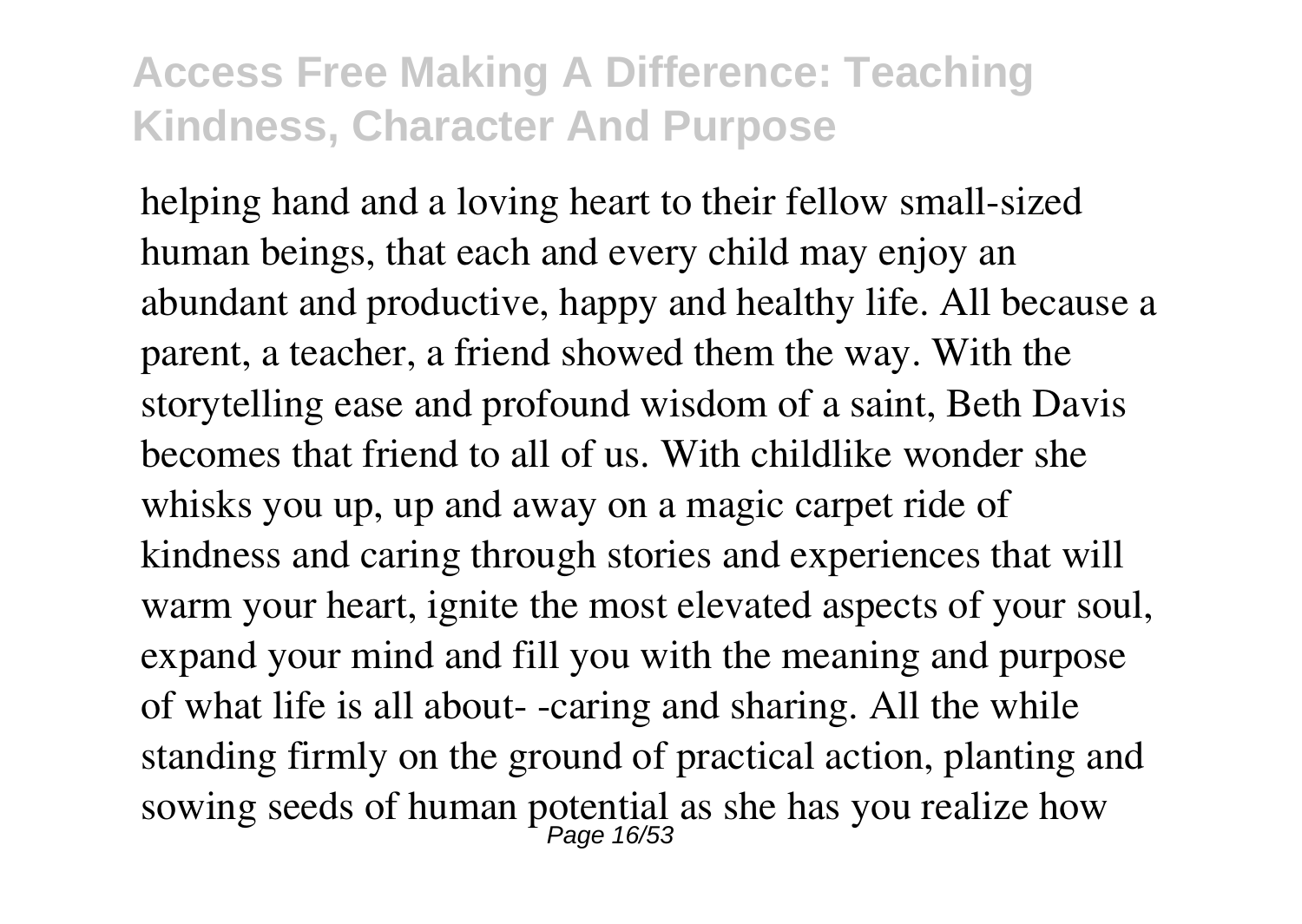truly easy it is to make a difference.Davis puts her arm around your shoulder and guides you through conversation and story, personal experience and practical ideas for actions you can take and teach your children- -advice that when taken, will quite literally change the world. These stories are not fabrications or fantasies; they are stories from real life, Beth Davis' actual experiences. Beth relates them from her heart- -a heart as big as the sky- -through her many roles as a teacher, a parent, a daughter, a friend to humanity and a champion for children.You will be inspired, moved to tears, and be called forth in your own way into action. You will know confidently how to take the hand of a child and bring out in them the inherent desire to give, ours by divine birthright. We are born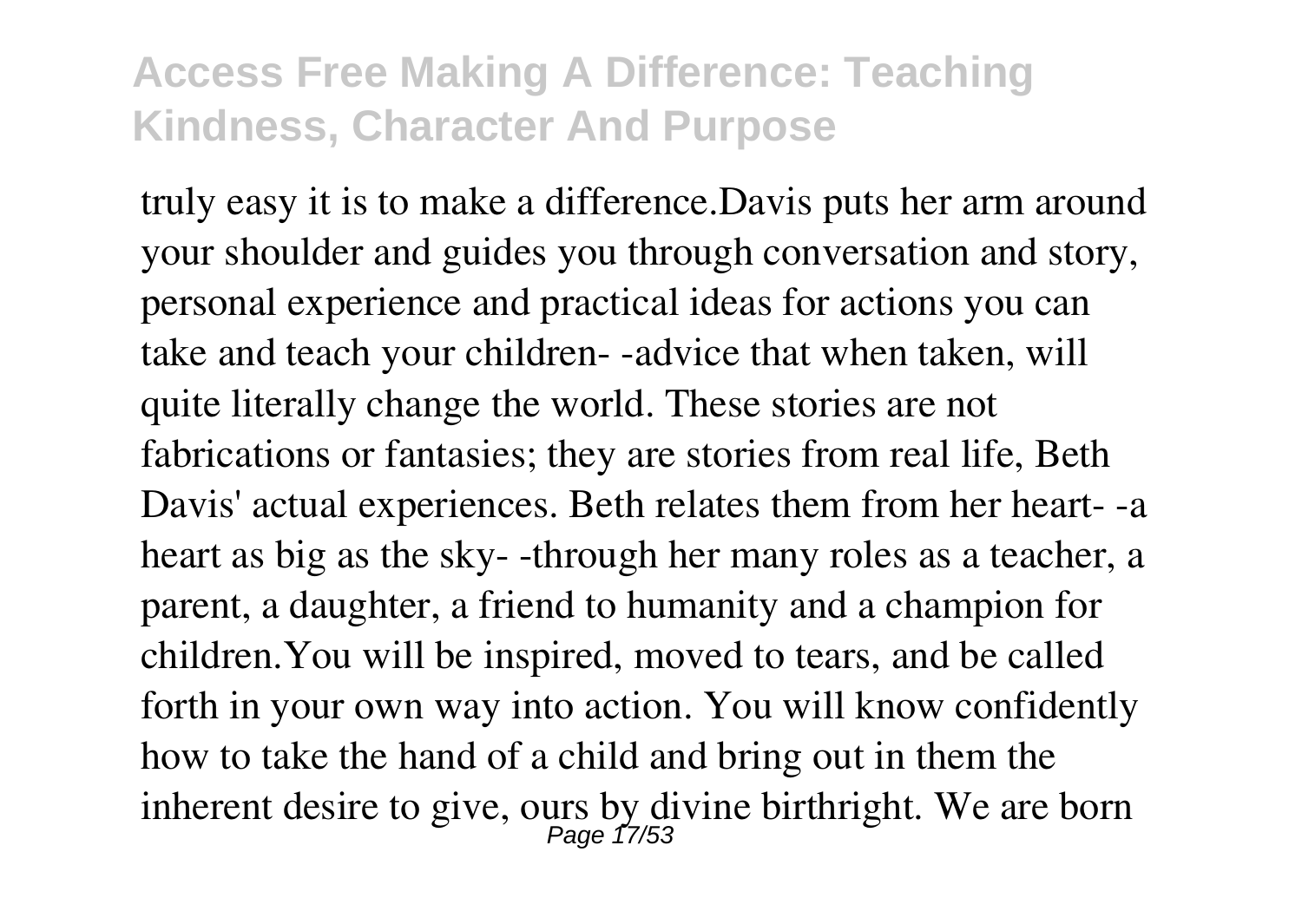into the experiences and given all the talents and traits and idiosyncrasies we need to fulfill on our unique purpose. In her 1st year of teaching author, Beth was named one of the top 100 teachers in the USA by Newsweek magazine and named Rookie Teacher of the Year for Florida. Her story continues with each year of major accomplishments, winning awards, teaching teachers, developing curricula, becoming an owner of her own preschool – and probably her most shining glory, starting the Kids 4 Kids charity that teaches children they "can change the world through acts of kindness." By engaging young children in giving to their fellow youth, you nurture their natural capacity and yearning to give to others, to help one another, to be there at someone's side when needed, to Page 18/53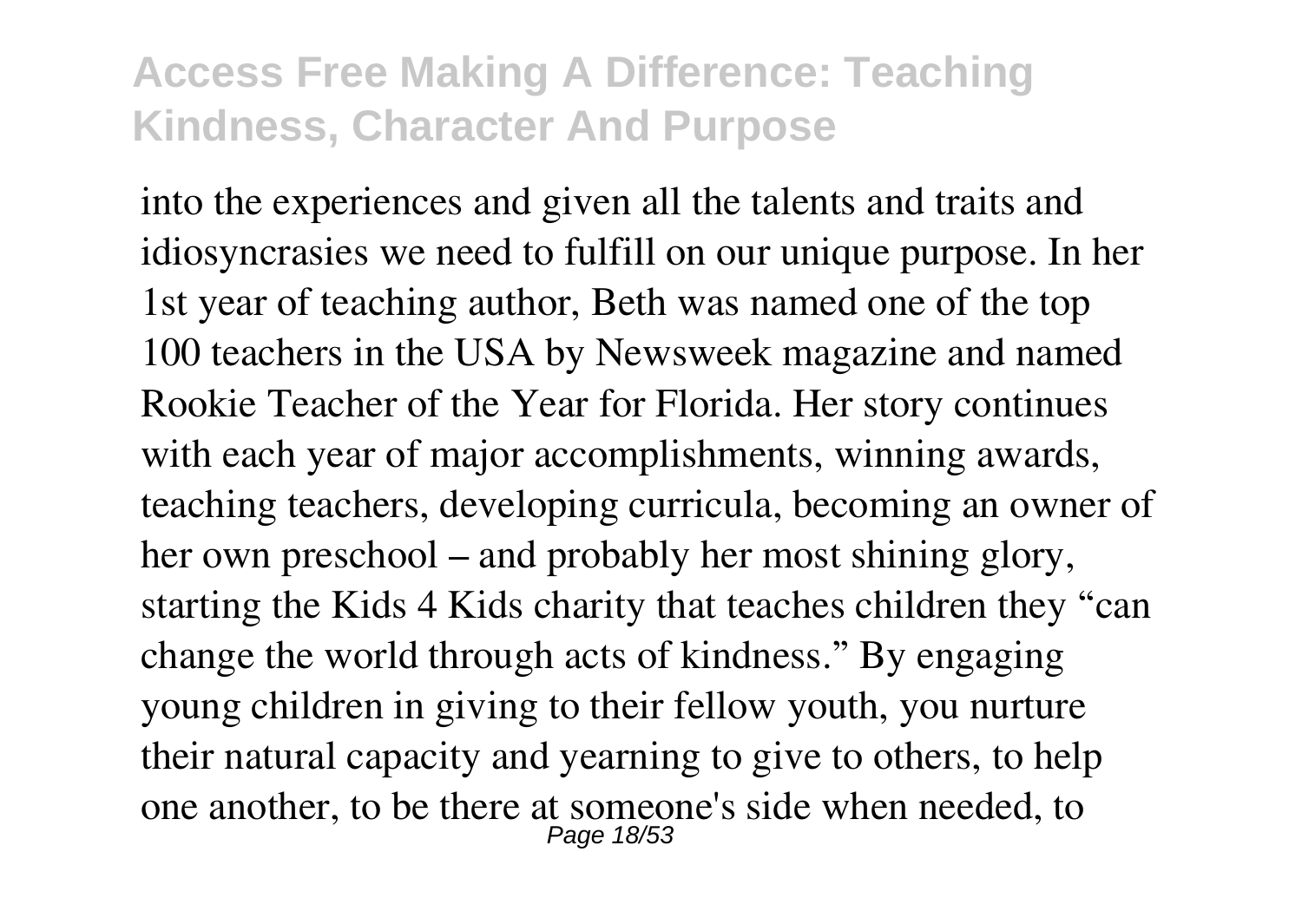brighten their day, and to know their power to transform others' lives forever by simple acts of kindness. Beth does all this, not to achieve notoriety, but with the humblest of hearts, simply to give all she can to our children and our world. One thing I can tell you for sure- -Beth is the real deal.Now, as with anyone who has truly mastered an area of life, Beth Davis offers the priceless value of her experience to all of us in this precious gem that every parent and teacher should read together with their kids. We learn together that through simple acts of kindness we transform adversities into miracles of love, of commitment and connection. By teaching our children well, we create a better world. As Beth states with genuine matter-offact flair, "You are never too small to make a big difference." Page 19/53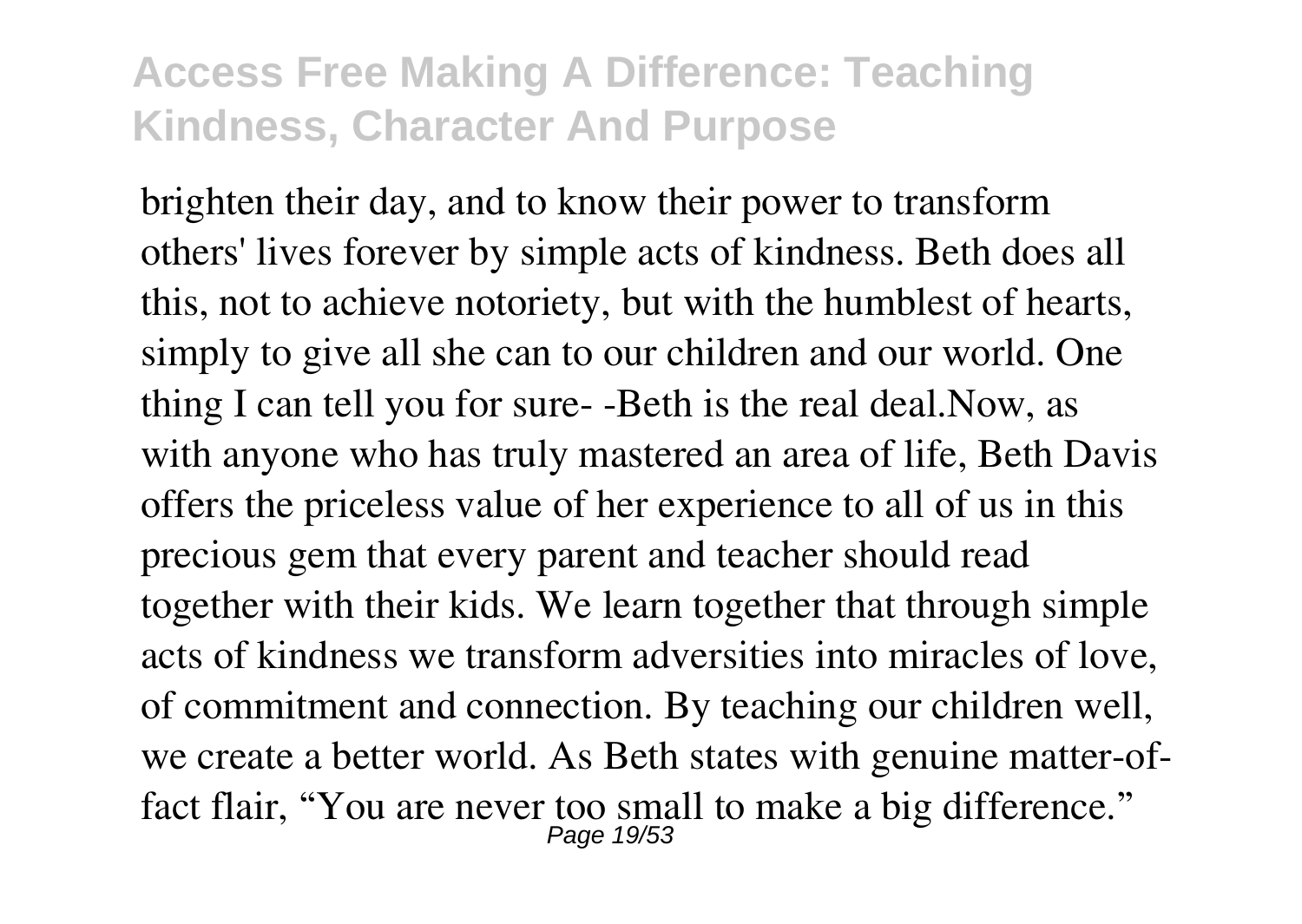You are never too big to make that difference either. What Does It Mean to Be Kind?

Create a Culture of Kindness in Middle School

Teaching The Importance of Kindness, Empathy, Inclusivity,

Difference and Compassion

Cool Down and Work Through Anger

Why do I feel kind today?

101 Stories of Compassion and Paying It Forward

Cultivating Compassionate and Connected Children

**Have you been at the grocery store and your child points at someone who looks different and asks loudly, Whats wrong with that person? or Why does he need a wheelchair? Your first**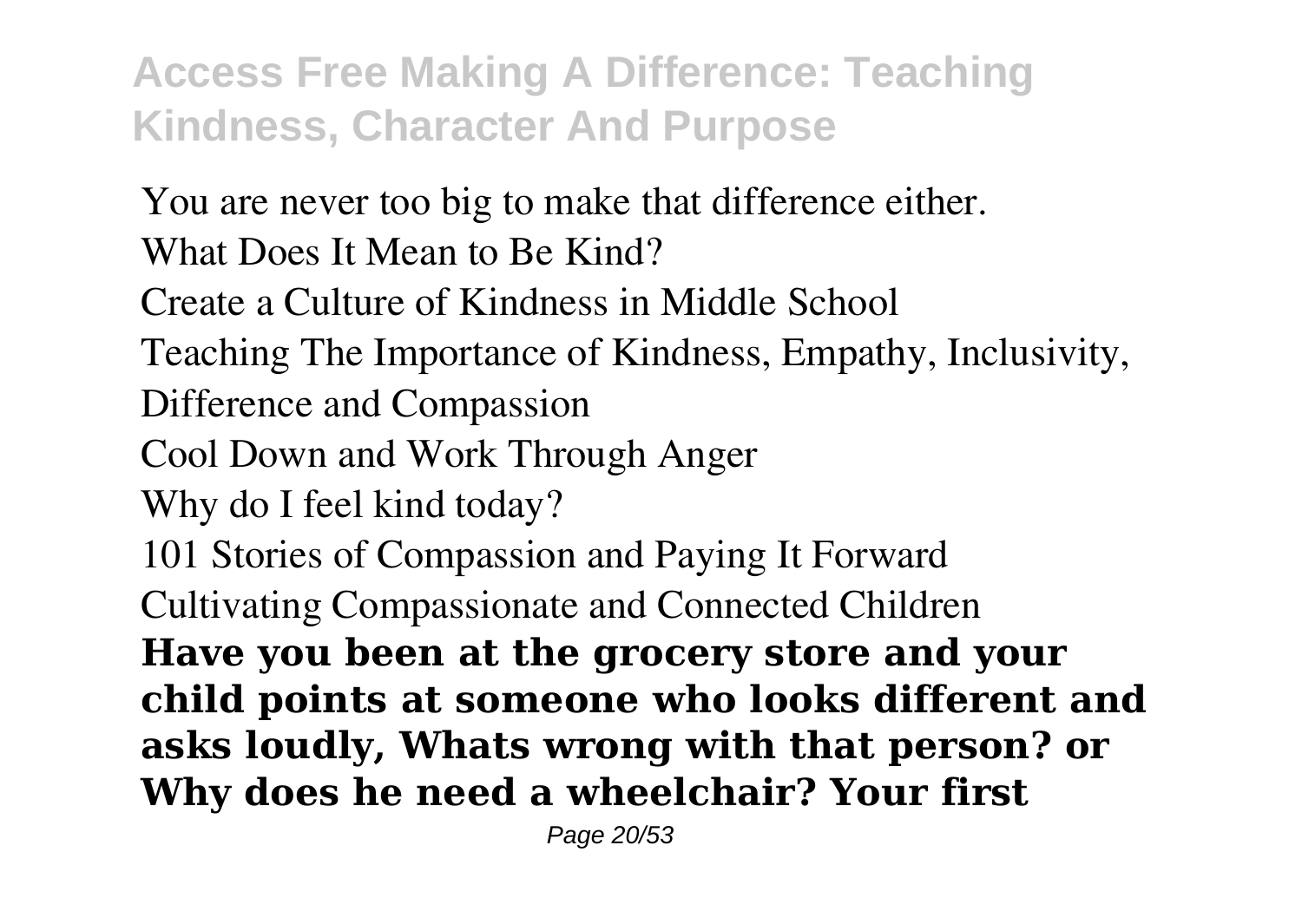**reaction is usually to hush your child and apologize to the person or hope he or she didnt notice. Telling a child to be quiet and not look can be shameful for both the child and the person with the difference. Instead of silencing our children and ignoring their curiosity, we should embrace uniqueness in a positive way. In The Courage to Be Kind, authors Jenny Levin and Rena Rosen teach children and parents how to act and respond when they see someone who looks different. Learn with Sam and Ellie as they encounter and interact with several kids in different ways. Ellie is blunt and often offensive. Sam tries to find common ground with each** Page 21/53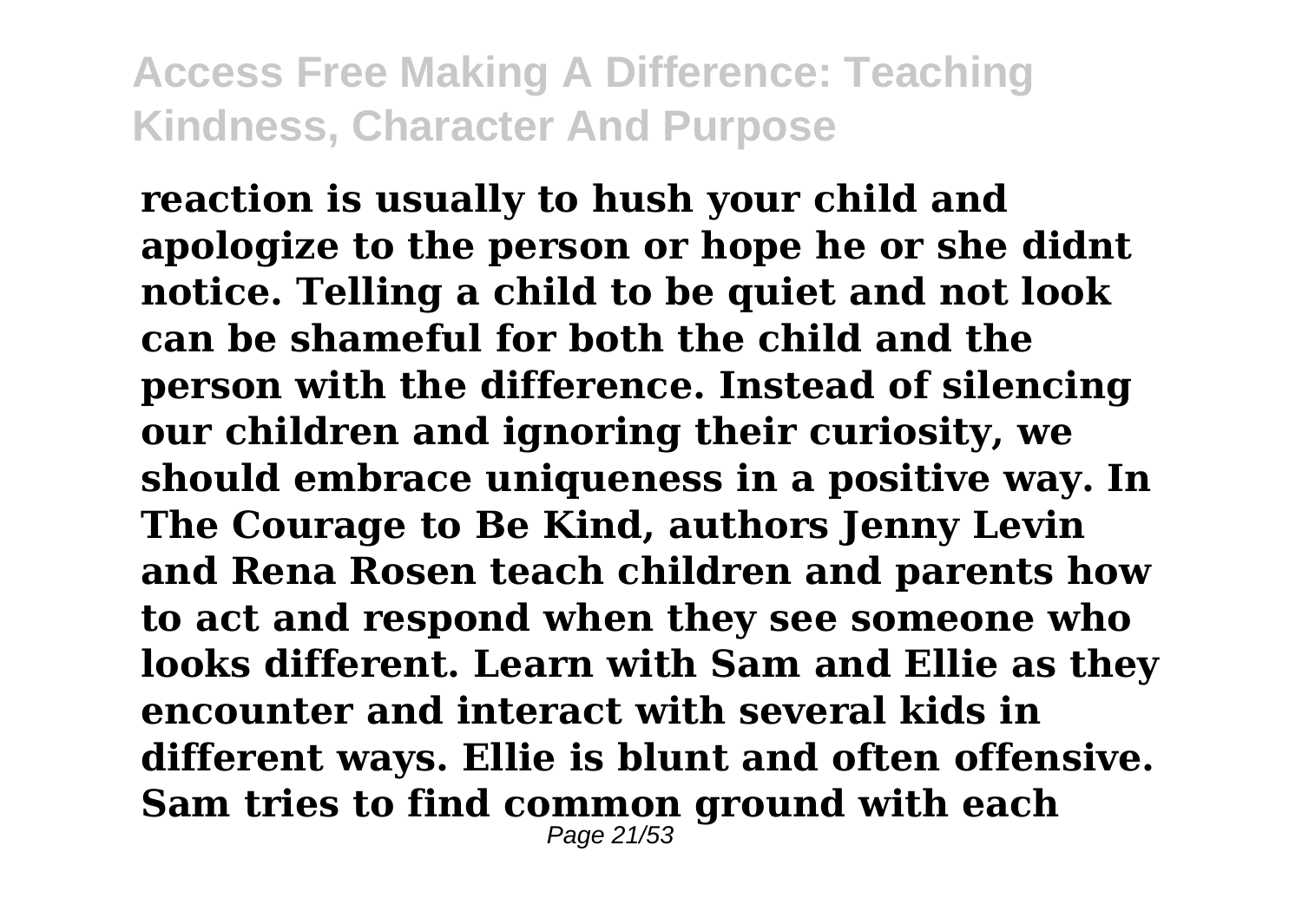**person and provides an example of how to behave. The dramatization of each difference includes photographs and a list of frequently asked questions so kids and parents can learn about various syndromes together. Through a series of scenarios, The Courage to Be Kind offers a tool to facilitate conversations about kindness and to teach with the art of compassion.**

**It's Important explicitly teaches kids the importance of kindness, empathy, inclusivity, difference and compassion towards others. The book features diverse characters and also touches upon the power of respect, acceptance** Page 22/53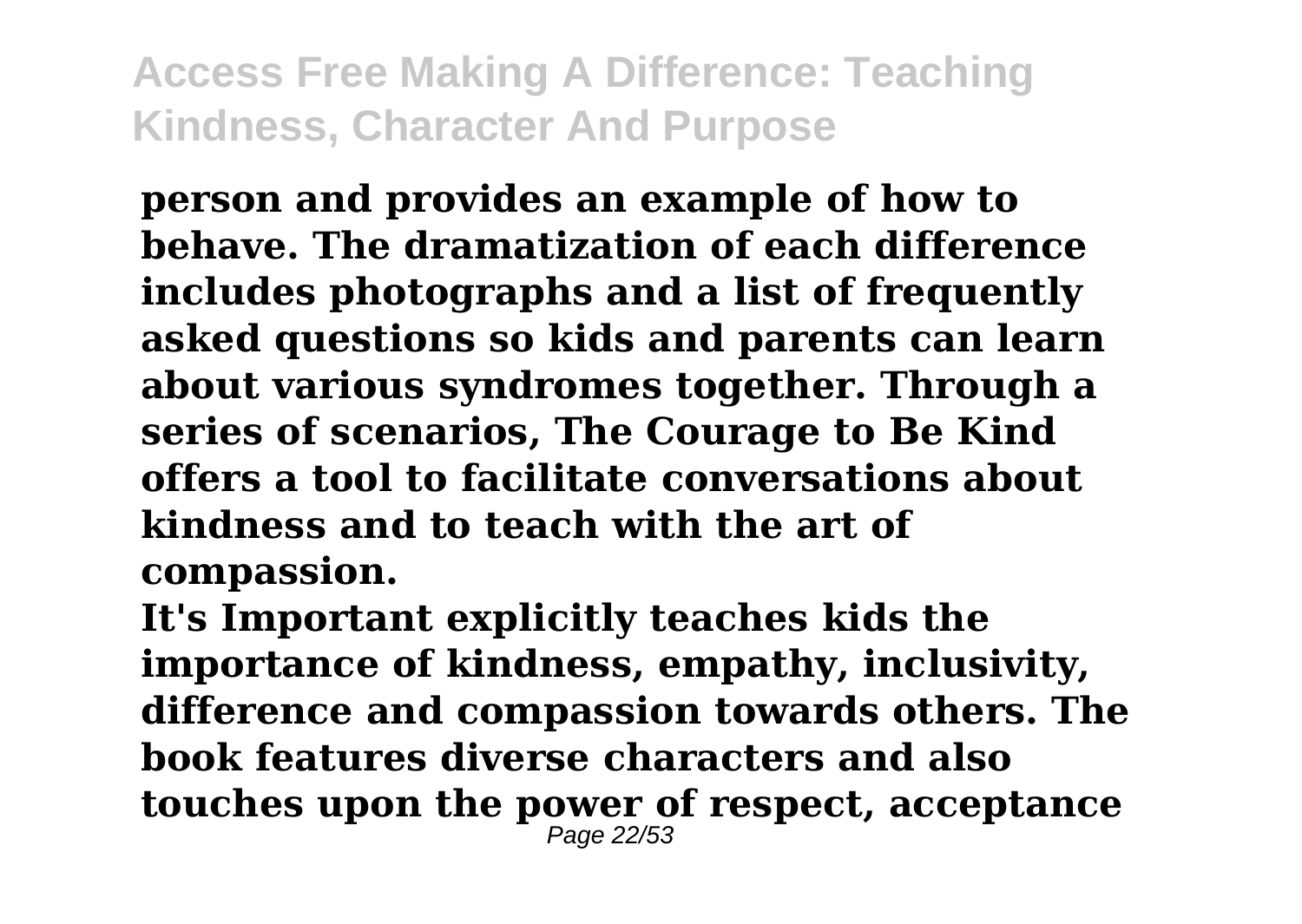**and understanding for others, while ultimately inspiring kids to embrace peace, unity, happiness and love.**

**Minna puts a lot of thought into her Kindness Project for school, and, when she starts writing, drawing, and cutting, a brilliant idea takes shape and spreads throughout the whole school! Over 40 ideas on how kids can make a difference. Using kid-friendly text and beautiful illustrations, the focus is on 3 key areas: empathy and kindness, racial and gender equality, and the environment. A mindset of giving and being part of positive change when a child is young benefits the child and their** Page 23/53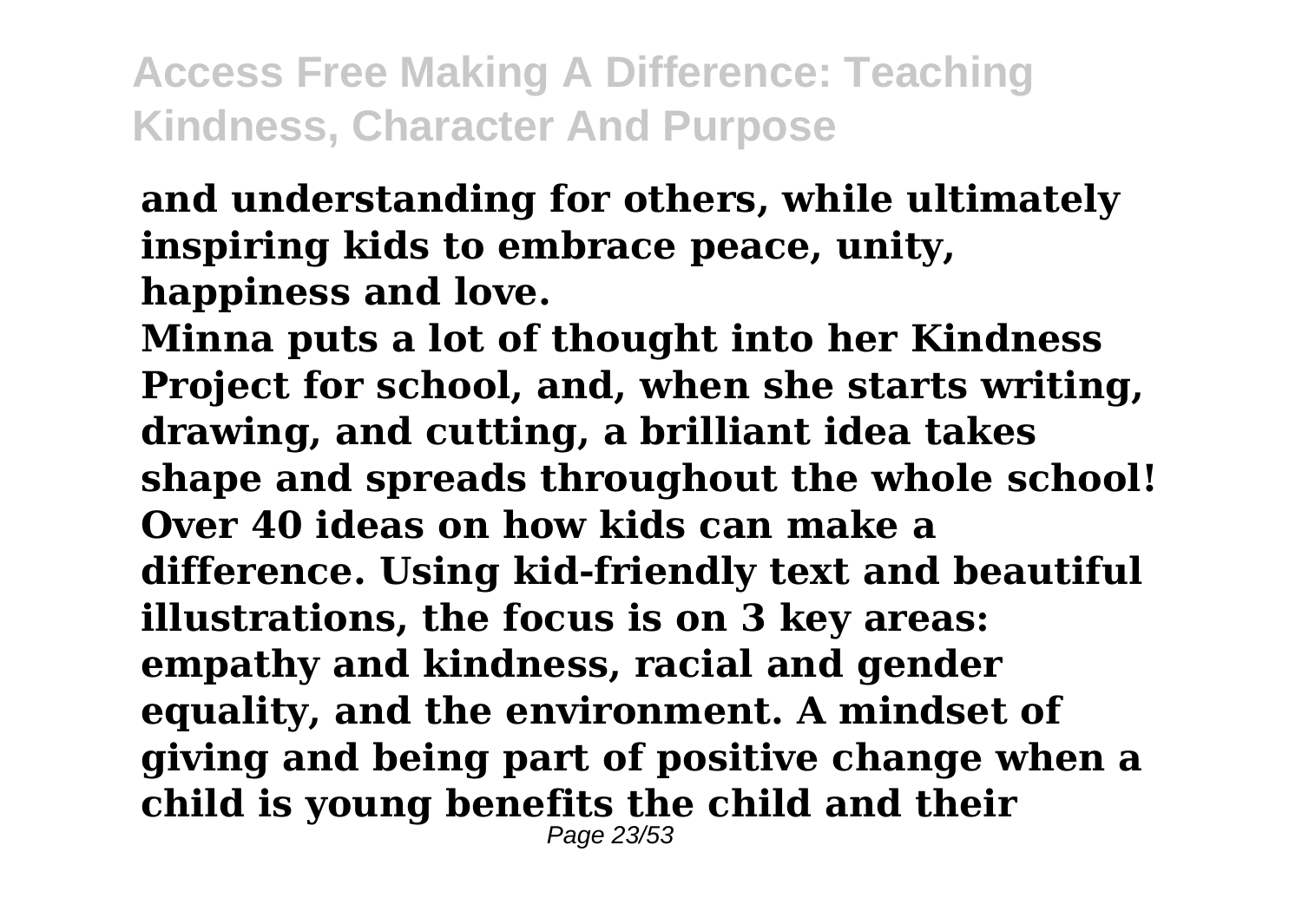**future. Discussion Questions included. Research Anthology on Mental Health Stigma, Education, and Treatment Making Relational Behaviour Management Work in Schools The Kindness Advantage Be the Difference UnSelfie Teaching Communication, Play and Emotion I Feel Kind** *Colorful pictures demonstrating nearly thirty social skills, including conversation, play, emotion management, and empathy, help engage*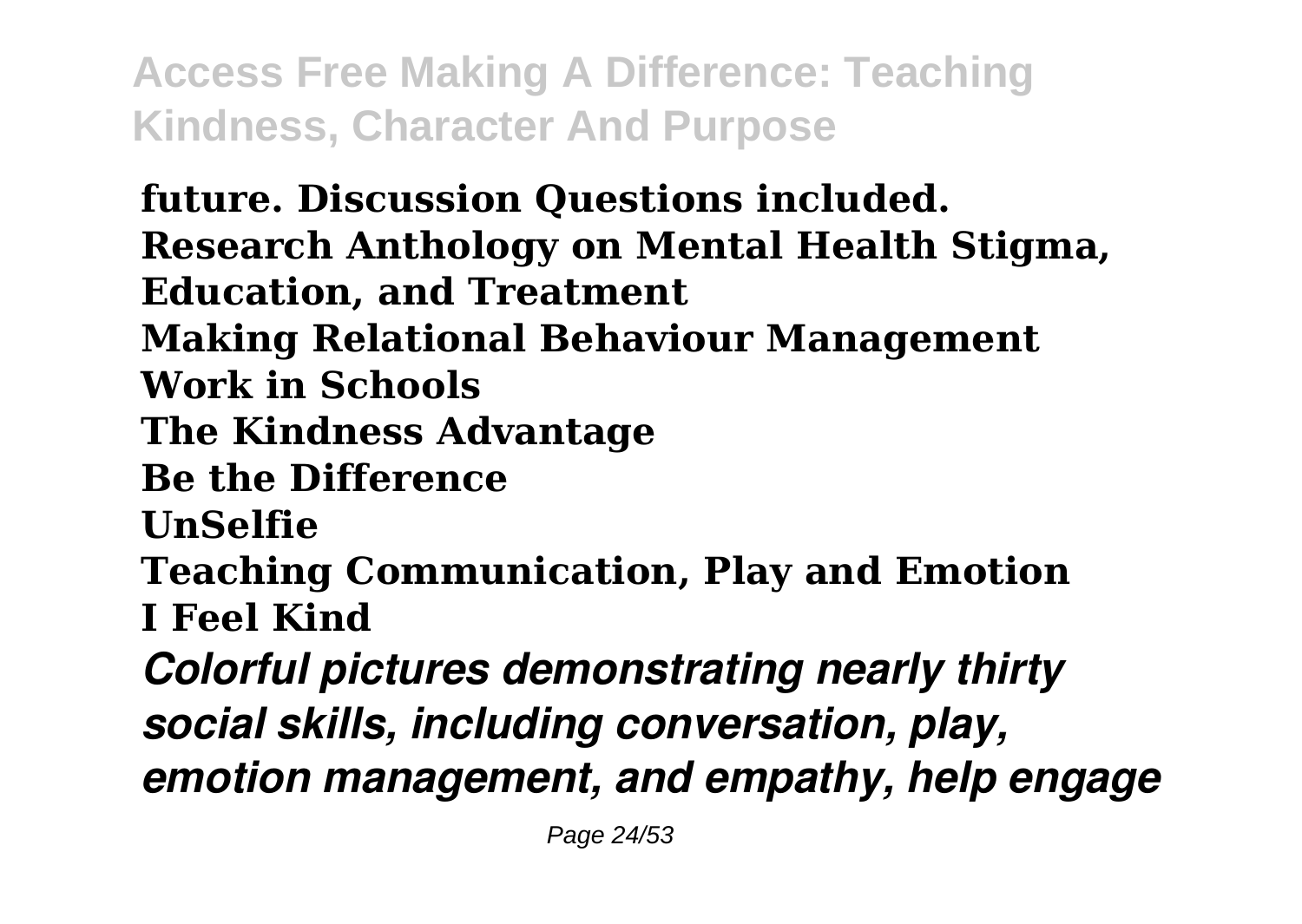### *and motivate students who need extra help learning appropriate social skills. J.L. Gili's selection of Lorca's poems in Spanish, with his own unassuming prose versions as guides to the originals, first appeared in 1960. With its excellent introduction and selection it remains a perfect introductory guide to the great poet. The book is ideal for newcomers to Lorca who know, or are prepared to grapple with, a little Spanish. It influenced a generation of readers and poets, including Ted Hughes who first encountered Lorca through* Page 25/53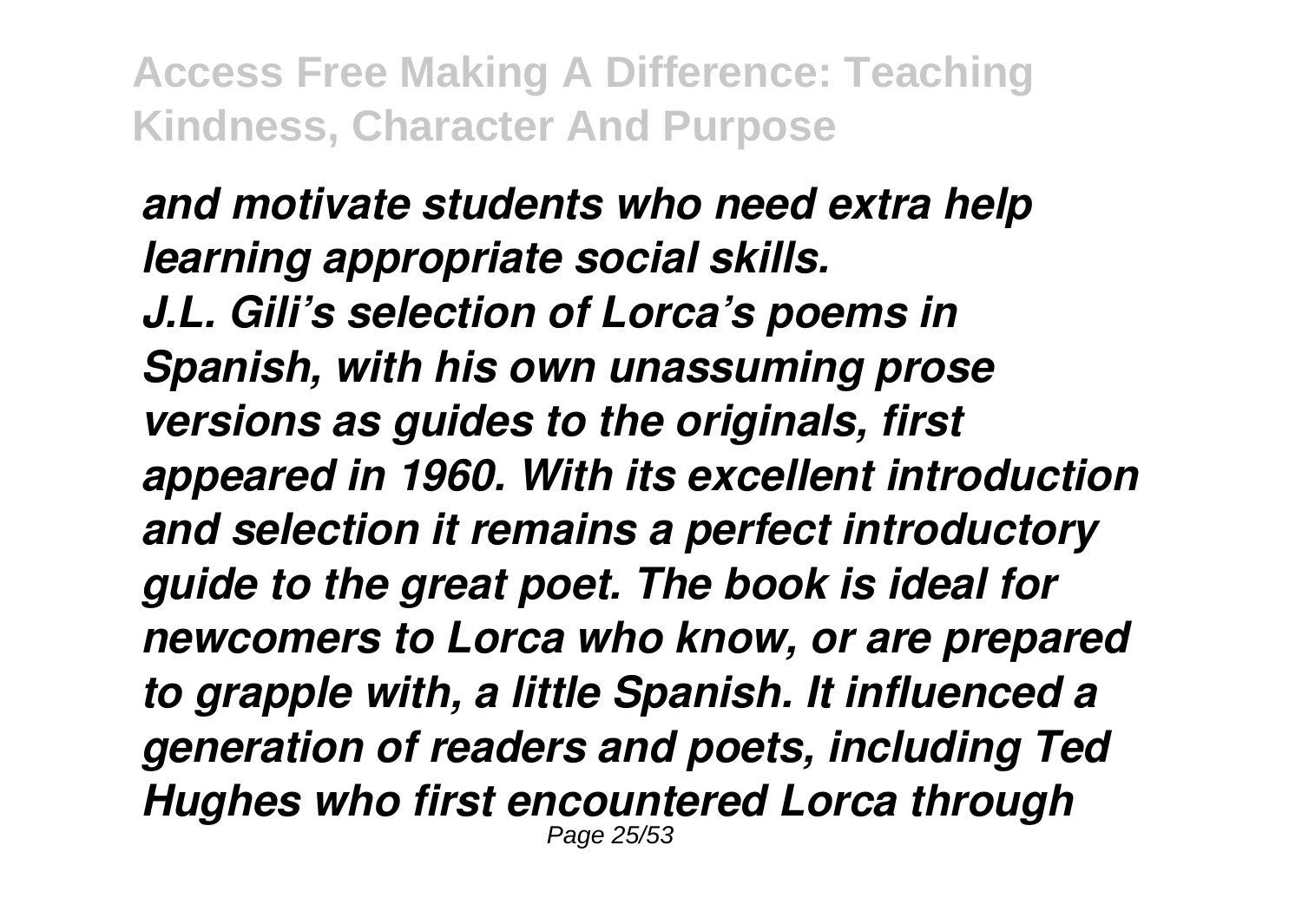*this book. Spain's most celebrated modern poet, Federico García Lorca was born in 1898 near Granada. Poet, dramatist, musician and artist, he was the author of The Gypsy Ballad Book' (1928) and Poet in New York' (1940). After his return from New York and Cuba to Republican Spain in 1930, he devoted himself to the theatre, writing three tragedies including Blood Wedding' (1933). An outspoken supporter of the Republic, he was assassinated at the height of his fame by Nationalist partisans in Granada in 1936, on the eve of the Spanish Civil War.*

Page 26/53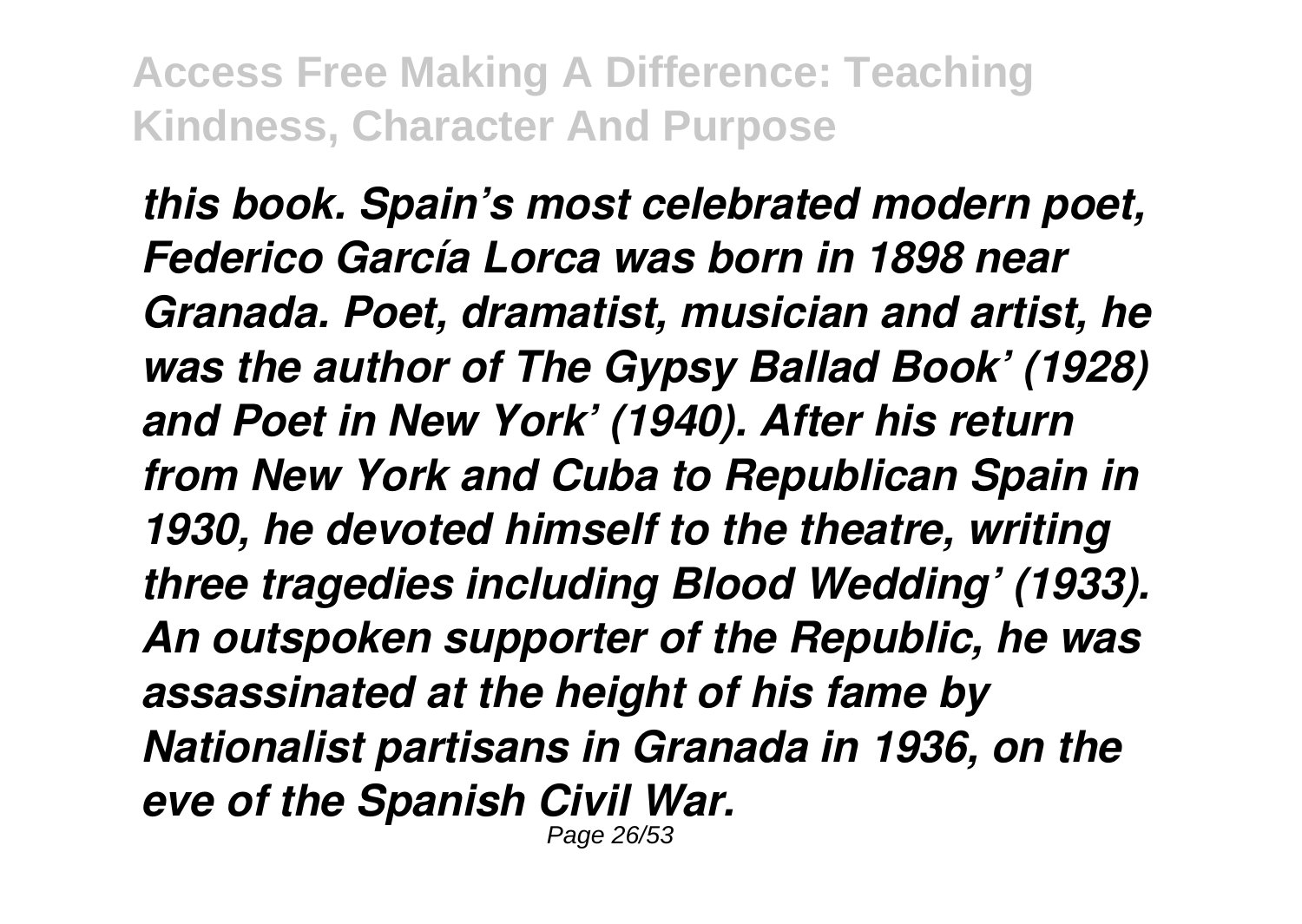*It's OK to Be Different is an awarding winning children's picture book celebrating children who have the courage to be themselves, and accept others as they are. Young readers are drawn in with clever rhymes and cheerful illustrations making this a fun read aloud kid's book that children and adults can enjoy over and over again.*

*In times of uncertainty and crisis, the mental health of individuals become a concern as added stressors and pressures can cause depression, anxiety, and stress. Today, especially with more* Page 27/53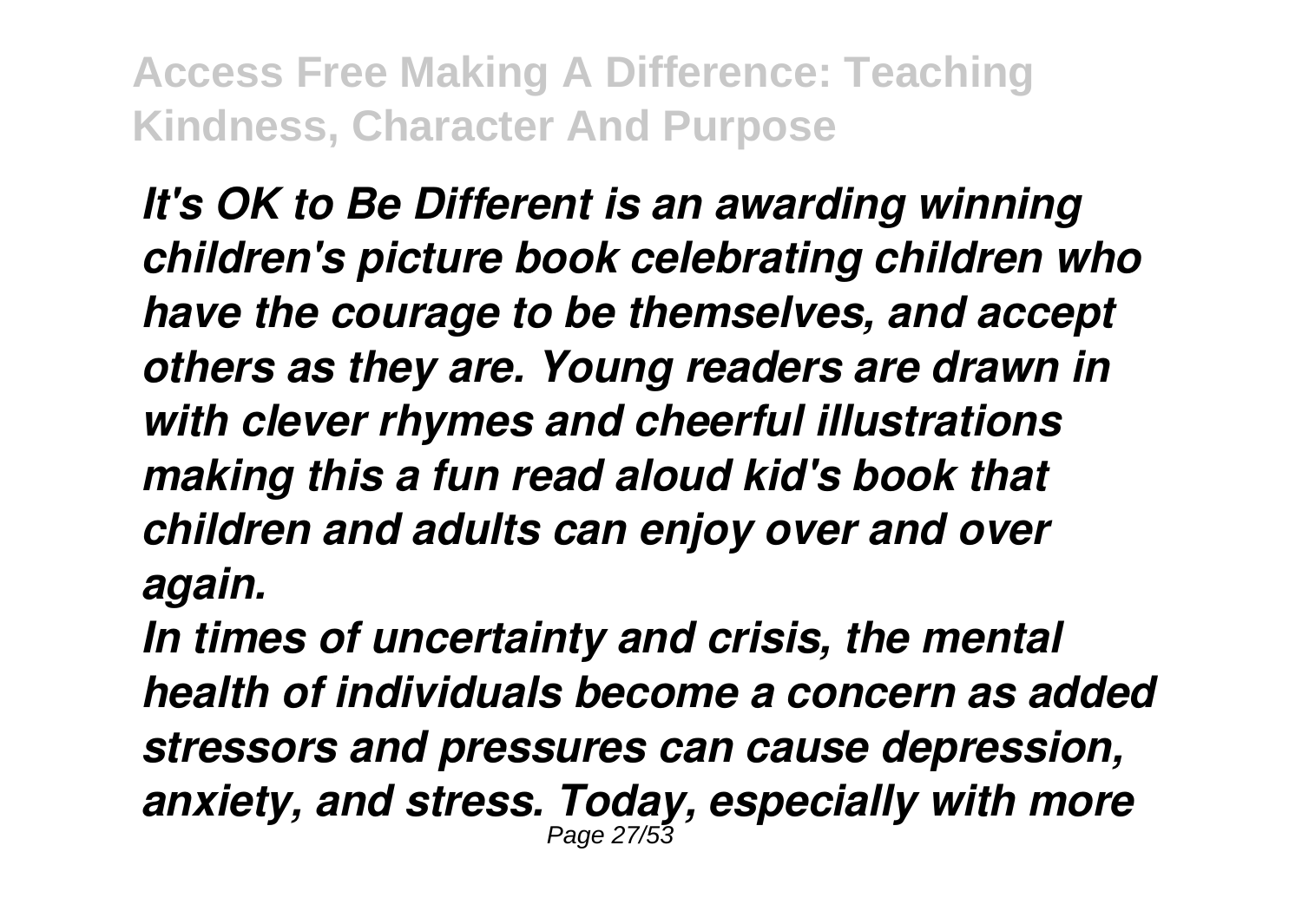*people than ever experiencing these effects due to the Covid-19 epidemic and all that comes along with it, discourse around mental health has gained heightened urgency. While there have always been stigmas surrounding mental health, the continued display of these biases can add to an already distressing situation for struggling individuals. Despite the experience of mental health issues becoming normalized, it remains important for these issues to be addressed along with adequate education about mental health so that it becomes normalized and* Page 28/53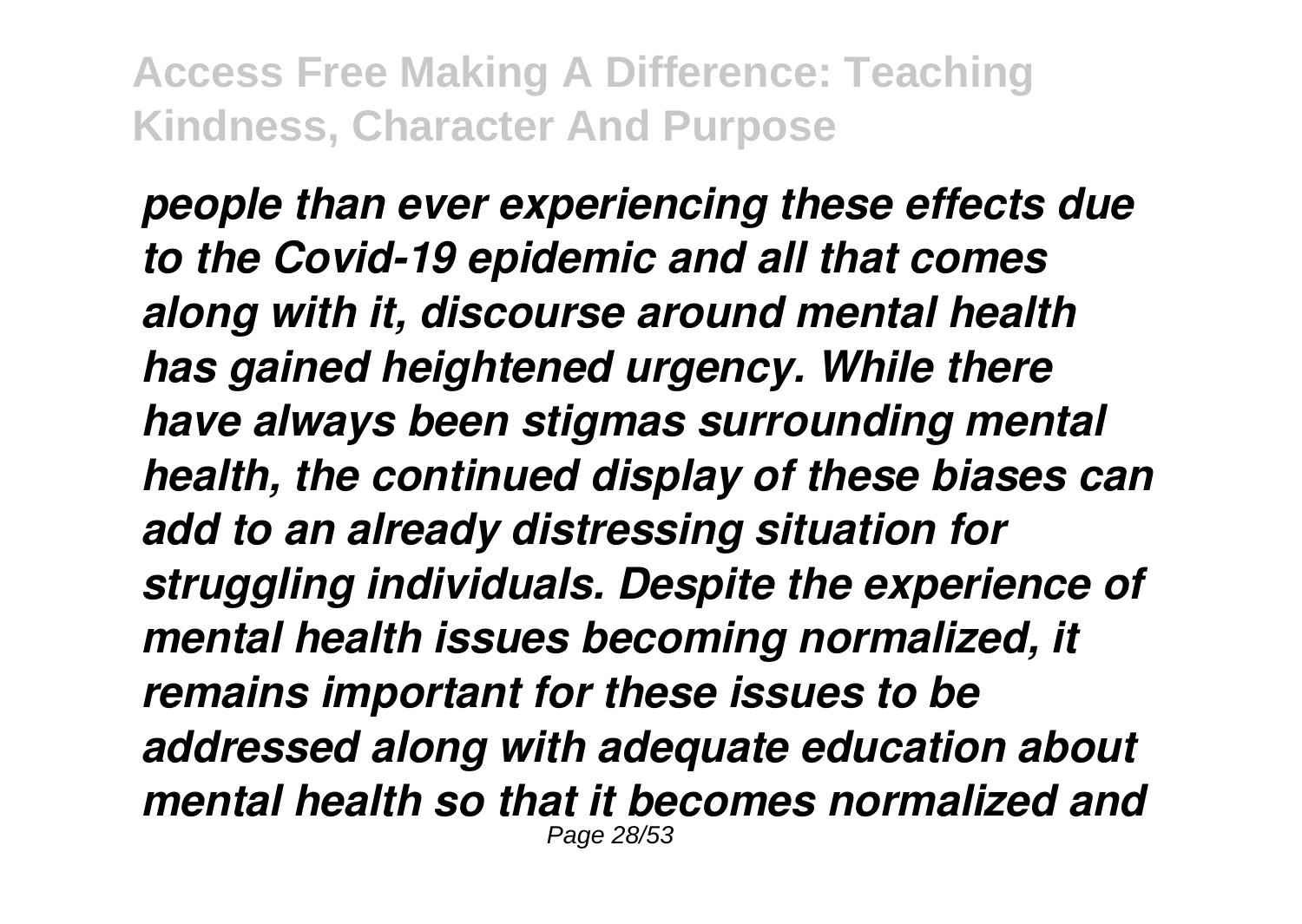*discussed in ways that are beneficial for society and those affected. Along with raising awareness of mental health in general, there should be a continued focus on treatment options, methods, and modes for healthcare delivery. The Research Anthology on Mental Health Stigma, Education, and Treatment explores the latest research on the newest advancements in mental health, best practices and new research on treatment, and the need for education and awareness to mitigate the stigma that surrounds discussions on mental health. The chapters will cover new* Page 29/53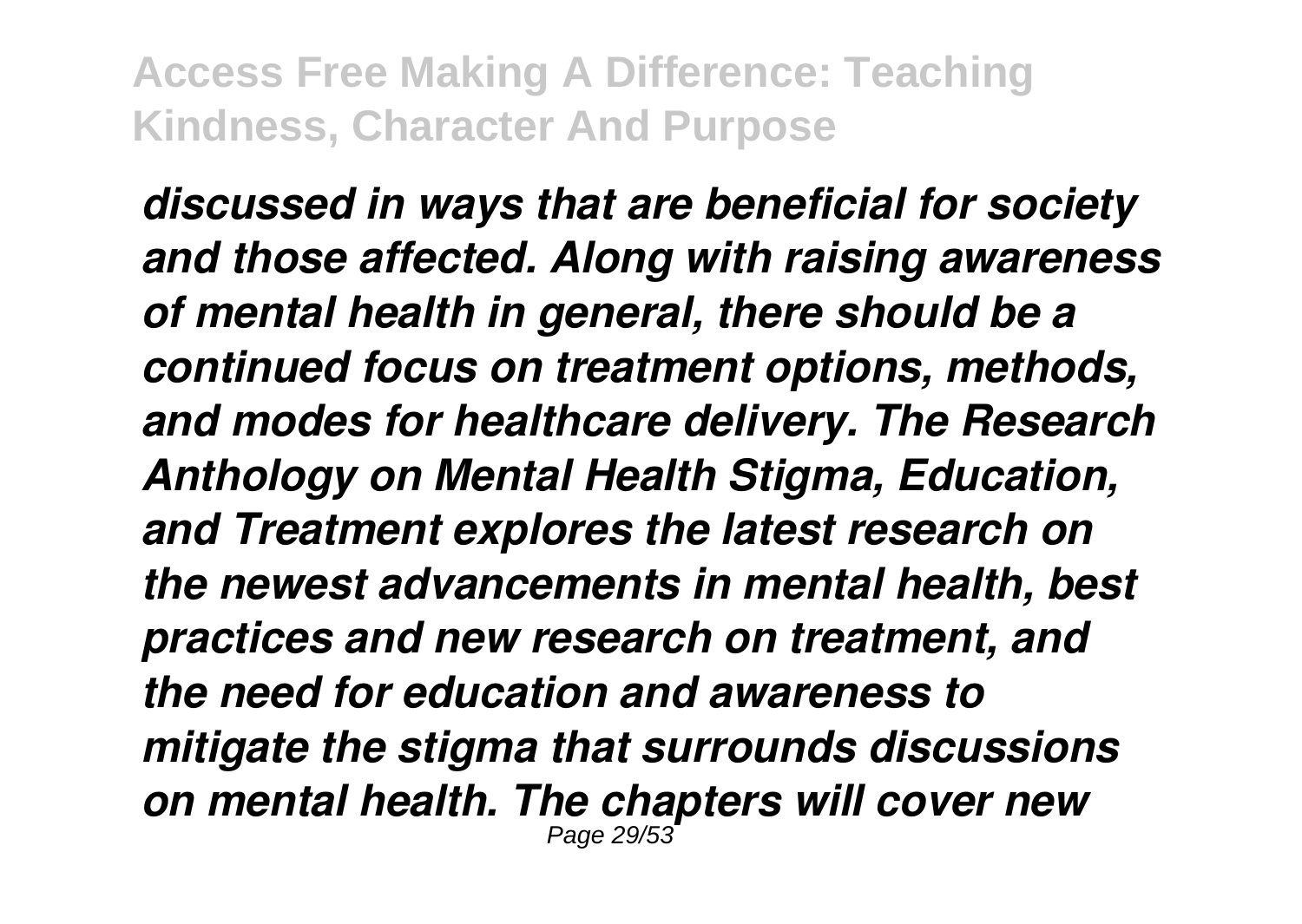*technologies that are impacting delivery modes for treatment, the latest methods and models for treatment options, how education on mental health is delivered and developed, and how mental health is viewed and discussed. It is a comprehensive view of mental health from both a societal and medical standpoint and examines mental health issues in children and adults from all ethnicities and socio-economic backgrounds and in a variety of professions, including healthcare, emergency services, and the military. This book is ideal for psychologists, therapists,* Page 30/53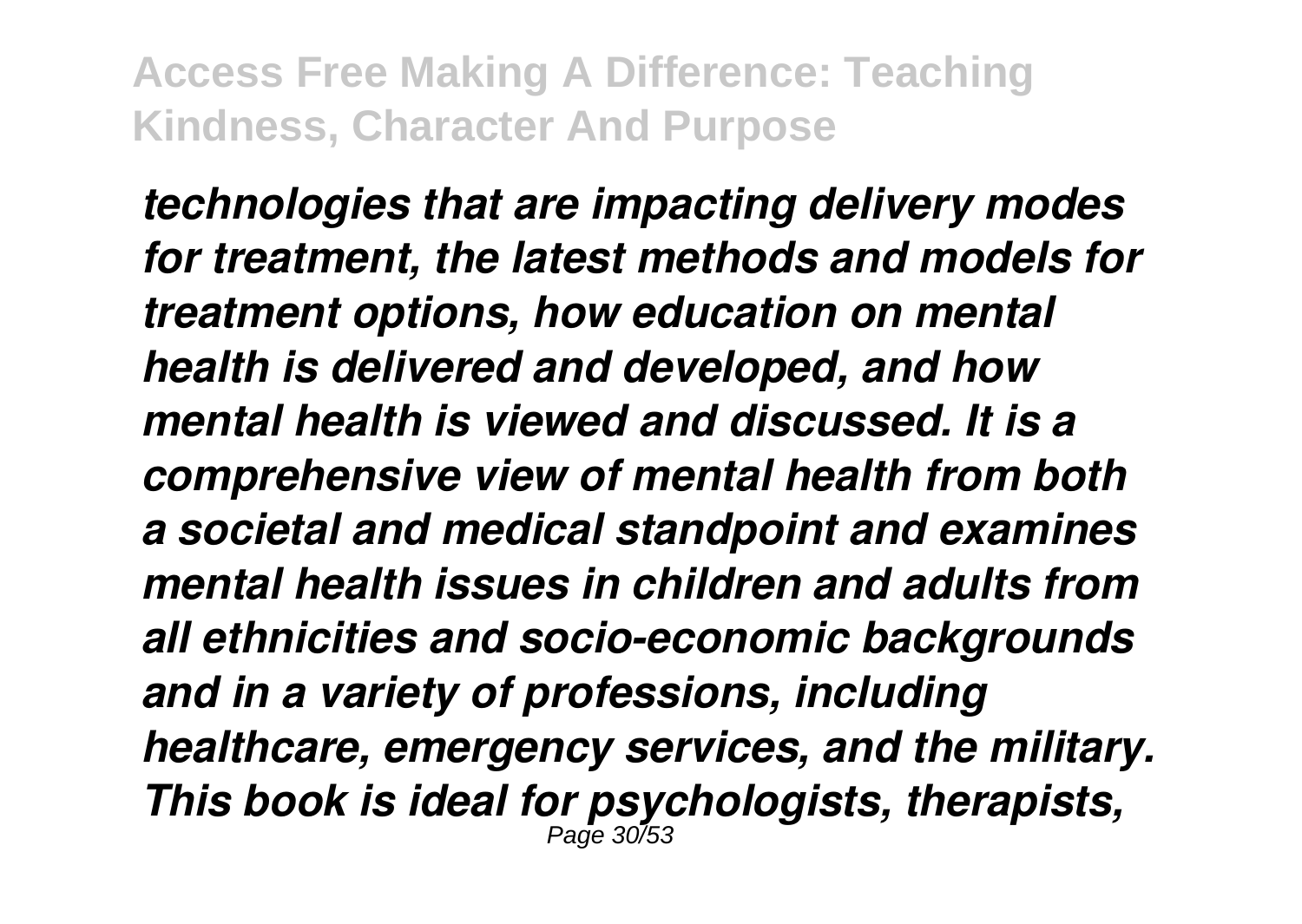*psychiatrists, counsellors, religious leaders, mental health support agencies and organizations, medical professionals, teachers, researchers, students, academicians, mental health practitioners, and more.*

*Impacting a Community With Kindness a Guide for Parents and Teachers Including Tips and Strategies to Teach Empathy to Children of All Ages*

*Create your own kindness: Activities to encourage children to be caring and kind Meet 12 Real-Life Children Spreading Kindness* Page 31/53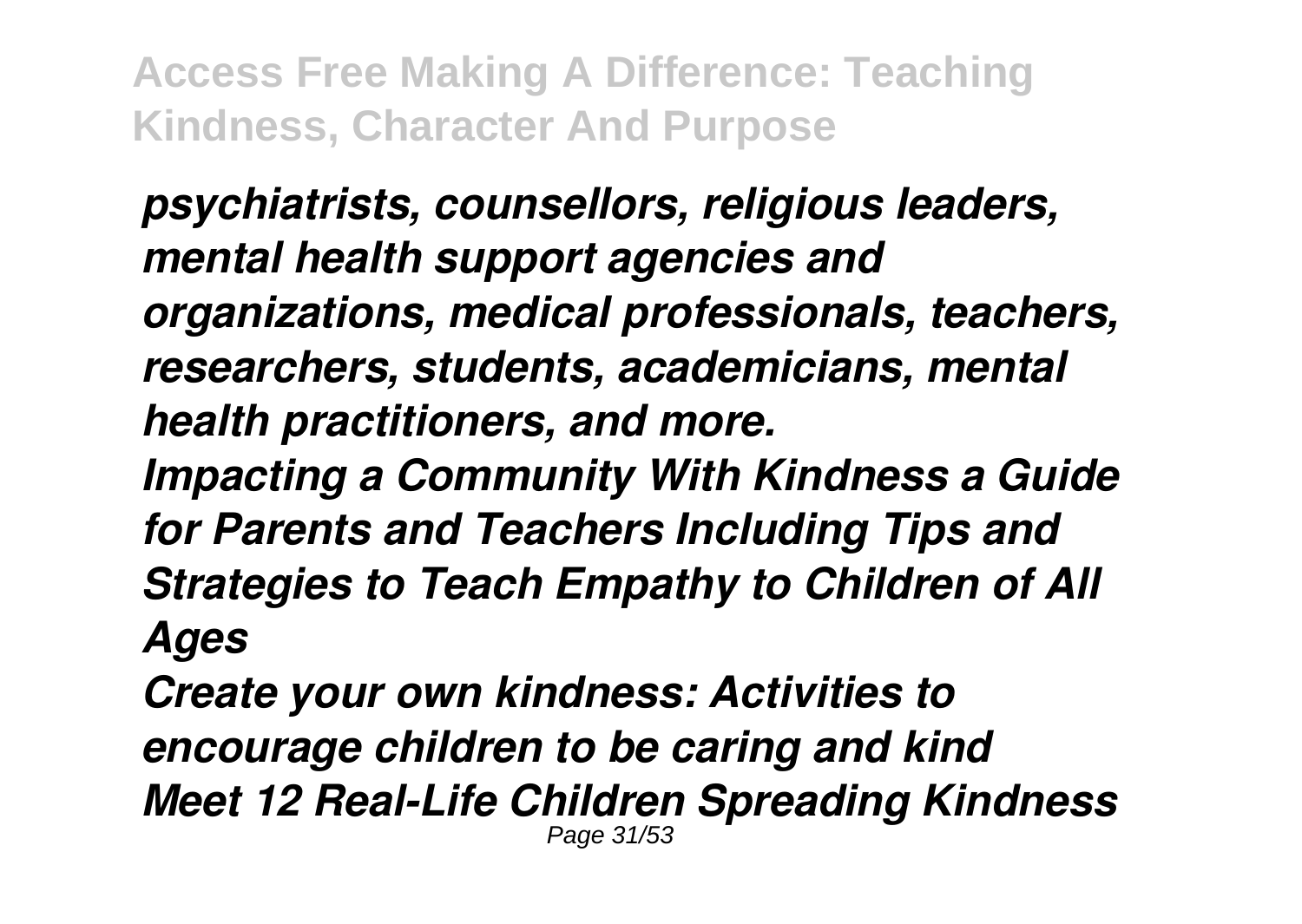### *with Simple Acts of Everyday Activism Big Life Journal for Kids*

# *A Story of Relentless Love and Redemption Teaching Kindness Through Read Alouds and Guided Conversations*

### *The Kindness Machine*

*In homes and school communities nationwide, there is reenergized interest in the values of community, compassion, and tolerance, and in finding our way to a kinder culture—a culture that starts with our families. Headlines speak of hate crimes, intolerance, and us-versus-them divisiveness. Recent political events have left many Americans yearning for unity, respect, and compassion in our national* Page 32/53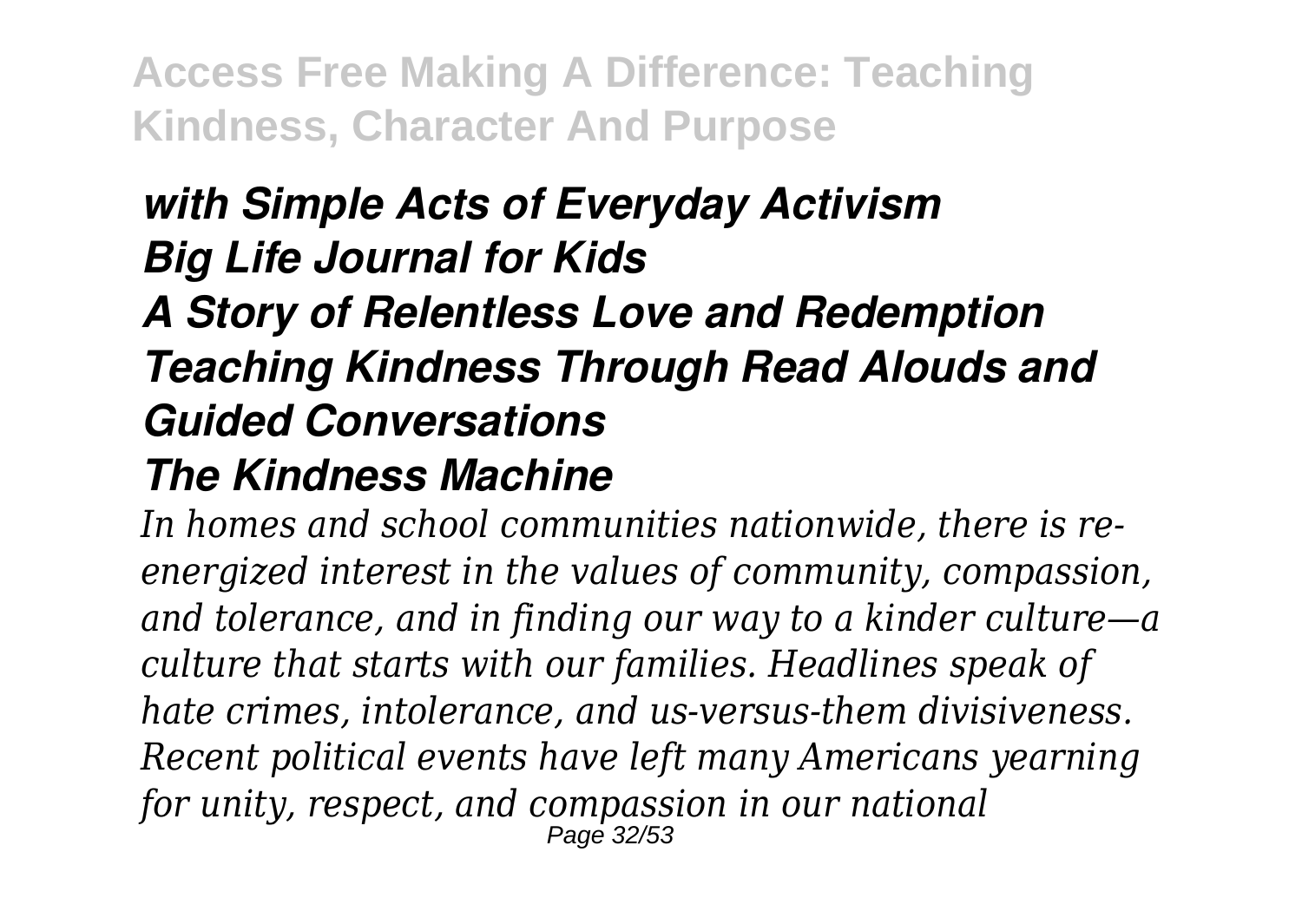*discourse. In our schools, bullying continues to be a pervasive problem, and in our homes, "screen-time" poses a constant threat to 'family time.' Research shows that connection and social engagement are key to successful, fulfilling lives, and yet we have never been less connected than we are now. Perhaps more than any other group, parents recognize the potential damage of this trend. Children who are raised in a culture where giving and compassion are valued become happier and more positively engaged with those around them. They are less likely to treat others disrespectfully. With increased concern about meanness and bullying, you may be among the many parents who see the need for more civil, respectful, and considerate behavior among our children. The Kindness* Page 33/53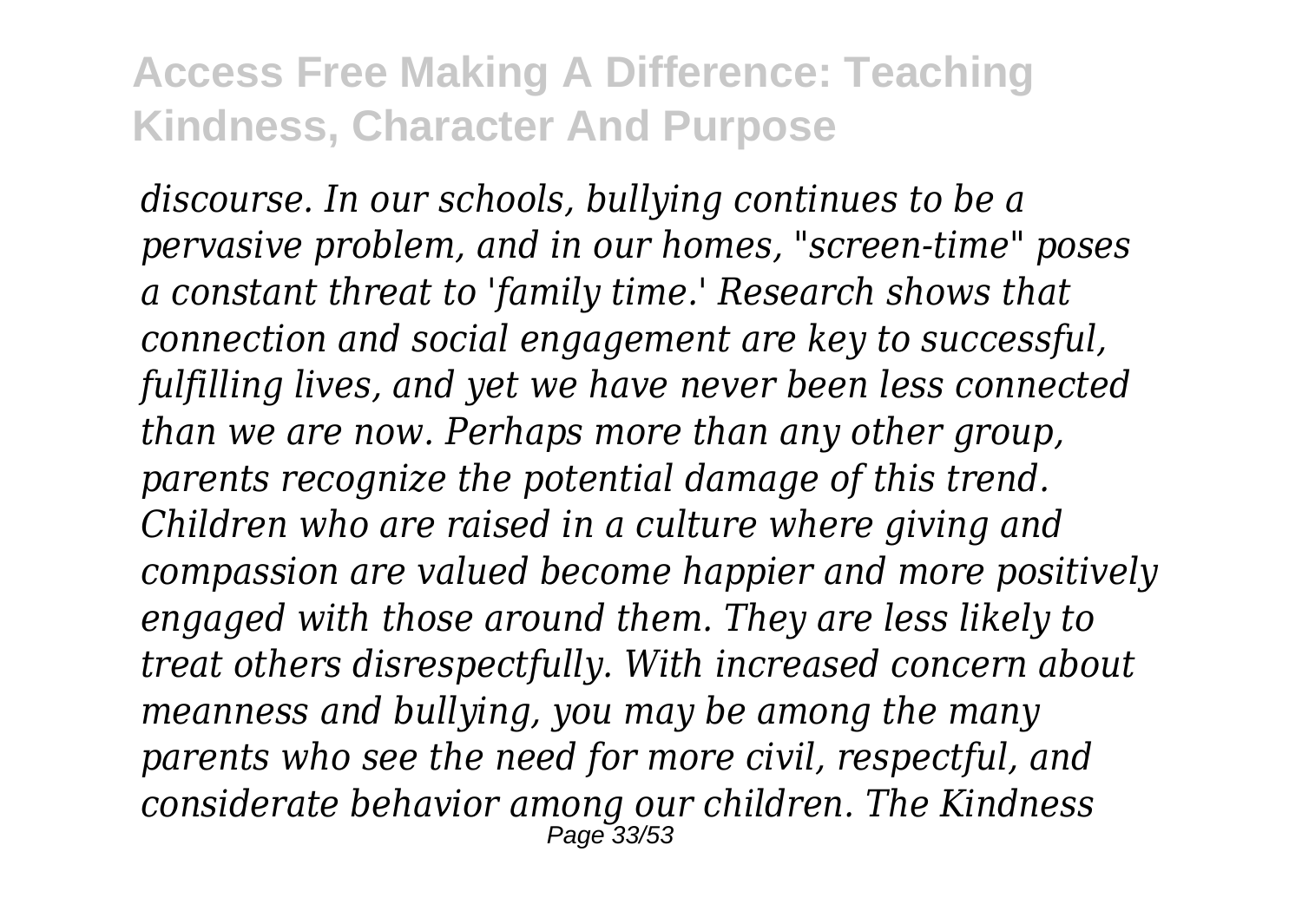*Advantage is a practical and concrete guide for you to equip your child with the skills they need to have a positive influence on the world. We all benefit when children are raised with the understanding that they can have an impact by making conscious choices. It's never too early to start your child on a path of fulfillment through meaningful connection with others. Designed to be read with children as young as four, the book presents ten fundamental concepts to weave into your family's daily life. Using text, quotes, questions and real life stories, The Kindness Advantage is the first book parents need to think about and teach the necessary skills to be a kind, compassionate person. Each idea on its own is simple and unintimidating, yet together they form the powerful foundation parents* Page 34/53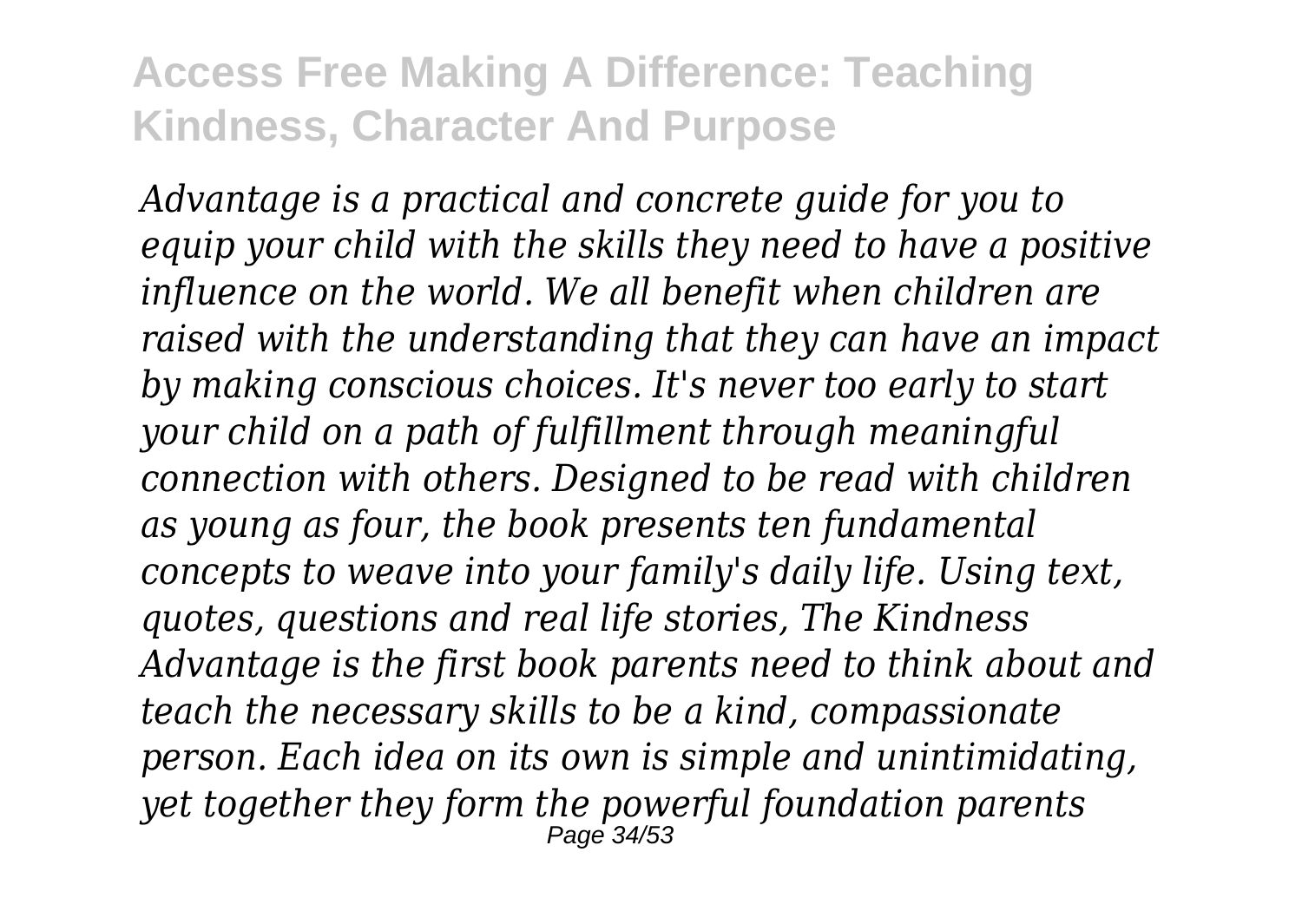*need to go beyond teaching "please" and "thank-you" to form kindness habits that will last a lifetime. In a world where kindness is so greatly needed, The Kindness Advantage offers inspiration and activities to teach kids empathy, inspire a culture of compassion and connection, and empower children to make a difference in their community and the world.*

*Introduces the concept of gratitude and how it leads to generosity and demonstrates the various ways people can be generous, including donating time, money, or objects. In A Passion for Kindness, educator Tamara Letter shares her own kindness journey and shares experiences from other kindness cultivators around the world. Through personal stories of vulnerability and vitality, you will* Page 35/53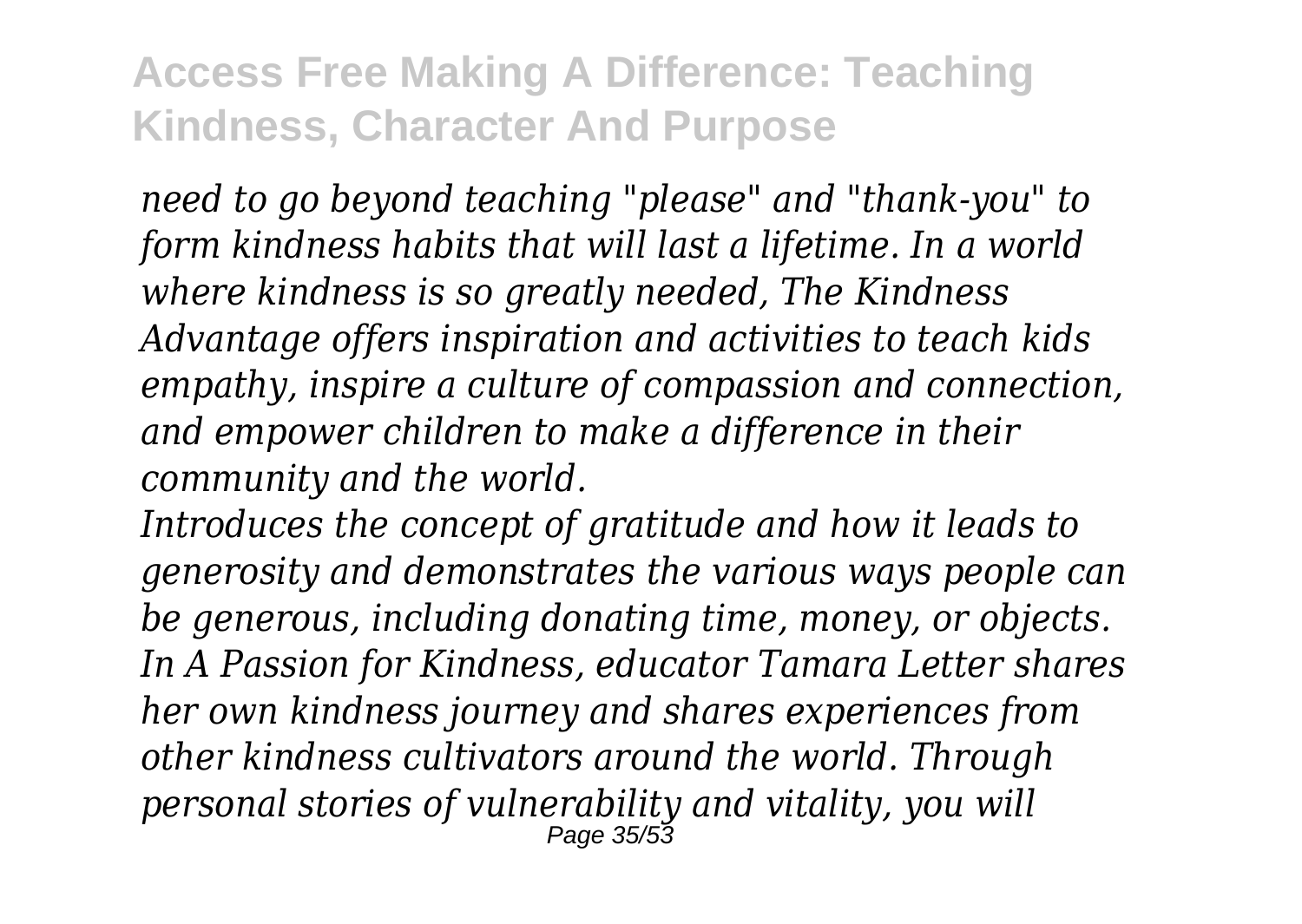*discover unique ways you can make a positive difference in the lives of friends, family, coworkers, neighbors, and even strangers.*

*Katie was a normal American teenager when she decided to explore the possibility of voluntary work overseas. She temporarily 'quit life' to serve in Uganda for a year before going to college. However, returning to 'normal' became impossible and Katie 'quit life' - college, designer clothes, her little yellow convertible and her boyfriend - for good, remaining in Uganda. In the early days she felt as though she were trying to empty the ocean with an eyedropper, but has learnt that she is not called to change the world in itself, but to change the world for one person at a time. By the age of 22 Katie had adopted 14 girls and founded* Page 36/53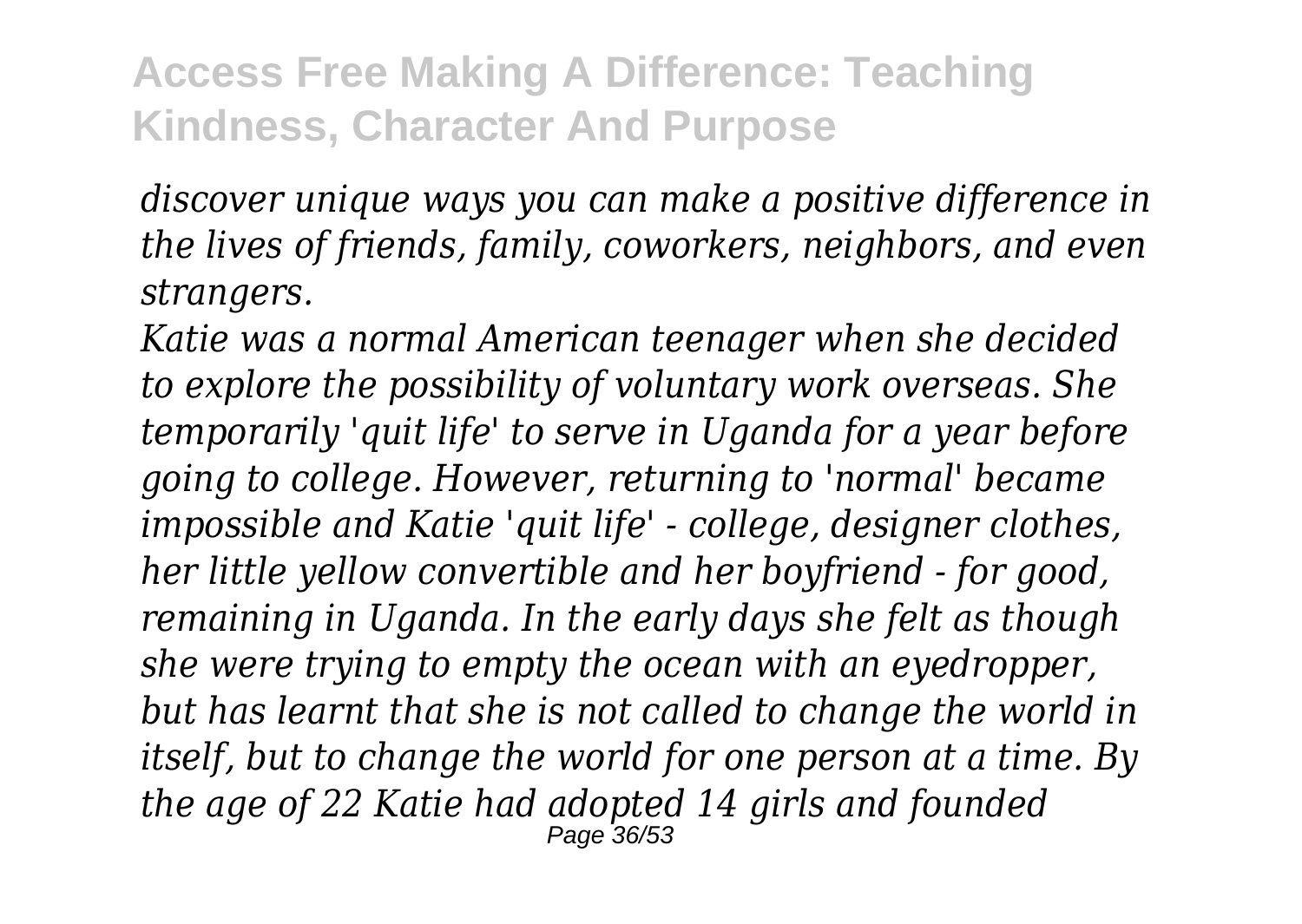*Amizima Ministries which currently has sponsors for over 600 children and a feeding program for Uganda's poorest citizens - so it is no wonder she feels Jesus wrecked her life, shattered it to pieces, and put it back together making it more beautiful than it was before. Those Who Can, Teach Making a Difference The Kindness Principle*

*Each Kindness*

*Same-Same or Different?*

*40+ Ideas for Kids to Create Positive Change Using Empathy, Kindness, Equality and Environmental Awareness* This engaging book provides over 40 powerful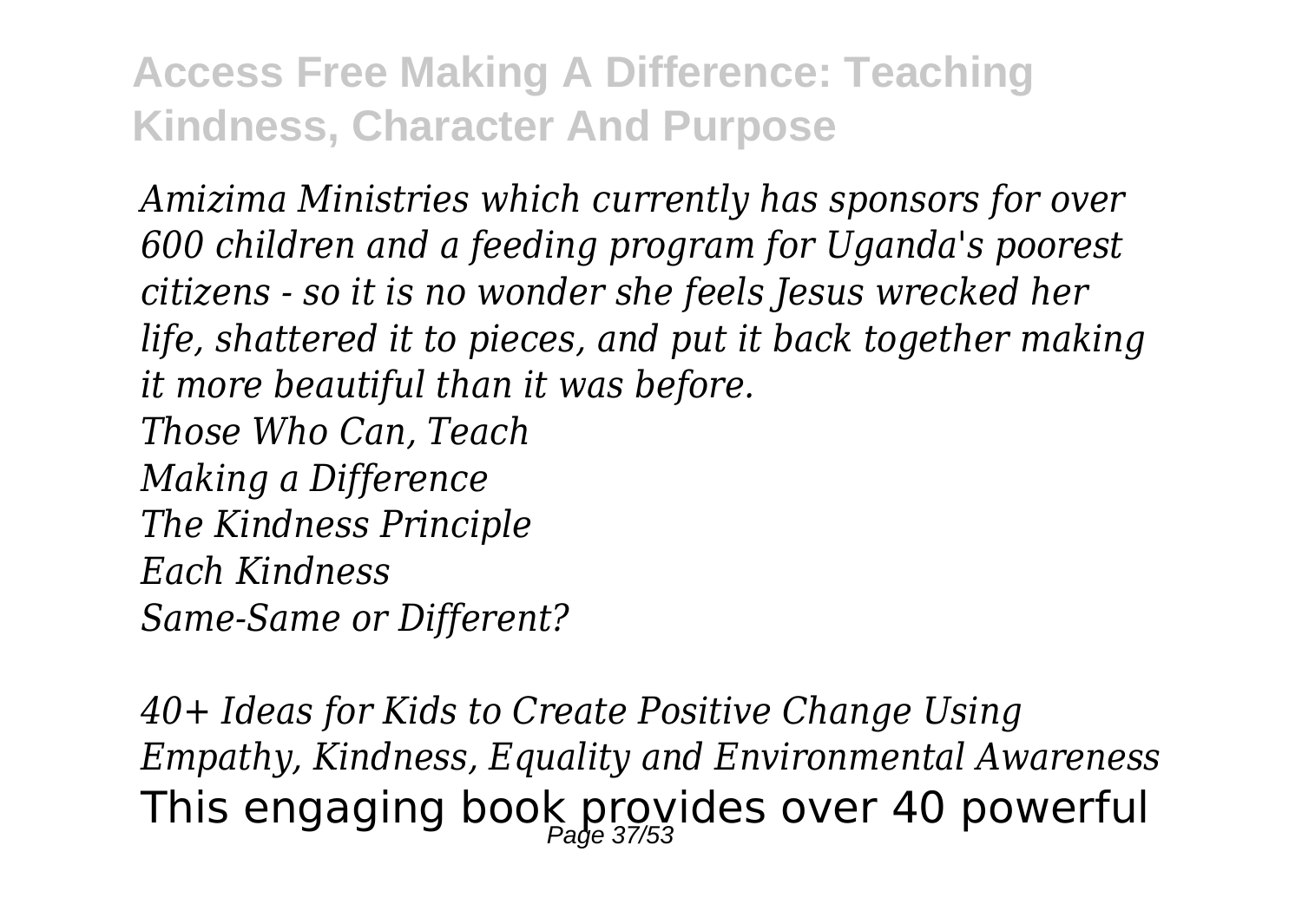ideas on how kids and the people who love them can make a difference. Using kidfriendly text and beautiful illustrations, the focus is on three key areas: empathy and kindness, racial and gender equality, and caring for the environment. We know from research that 'doing good is good for you'. The participant benefits both mentally and physically. Encouraging a mindset of giving and being part of positive change when a child is young, benefits both the child and their future. The aim of this book is to Page 38/53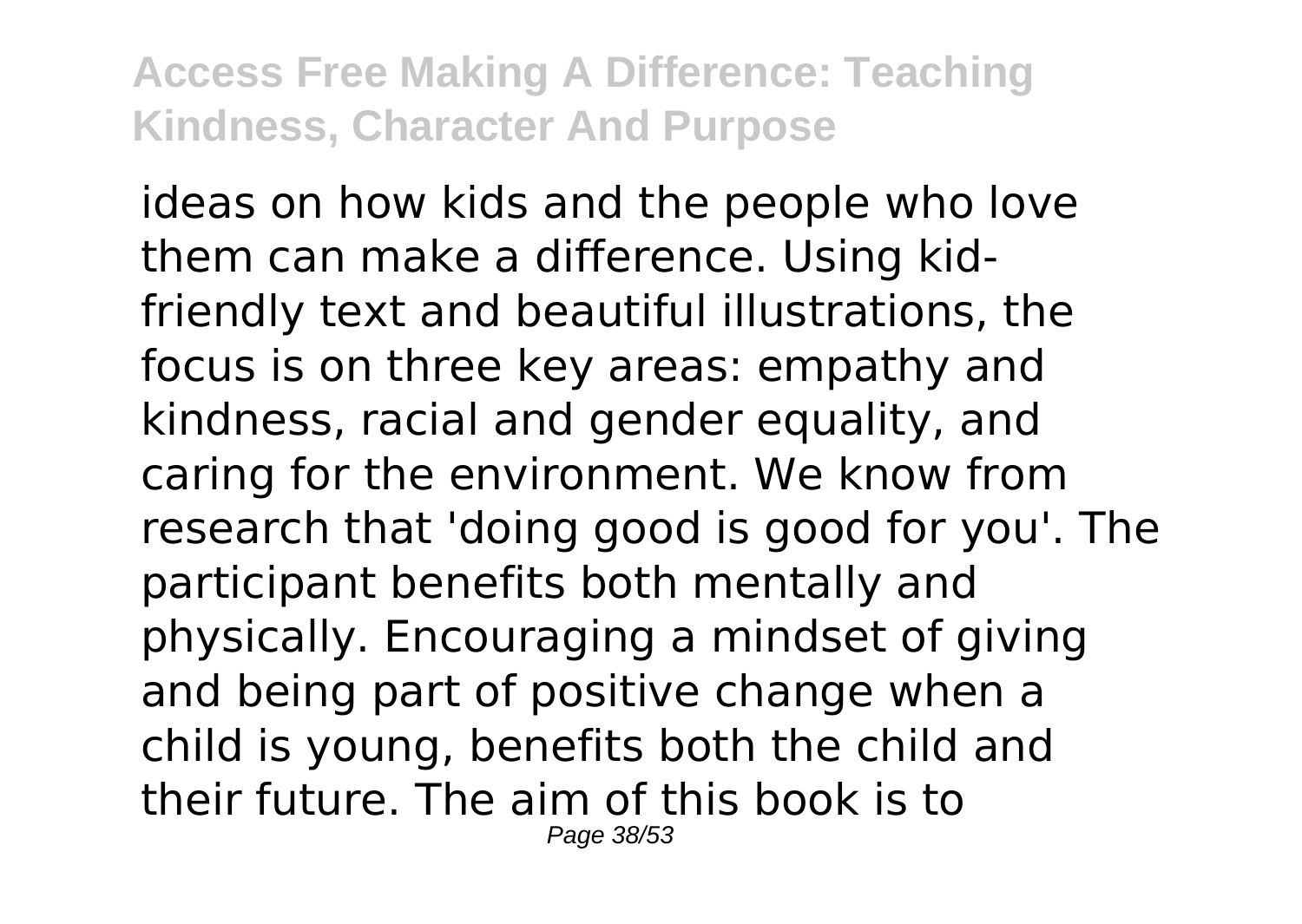introduce kids to the many positive things they can do, both personally and collectively to make this world a kinder and more caring place. This book can be read over a number of sessions by children or to children by parents and caregivers, or integrated into a classroom setting. There are also further discussion questions/ideas included at the back of the book.

'Has the power to move hearts and change minds' Guardian 'Tremendously uplifting and a novel of all-too-rare power' Sunday Express Page 39/53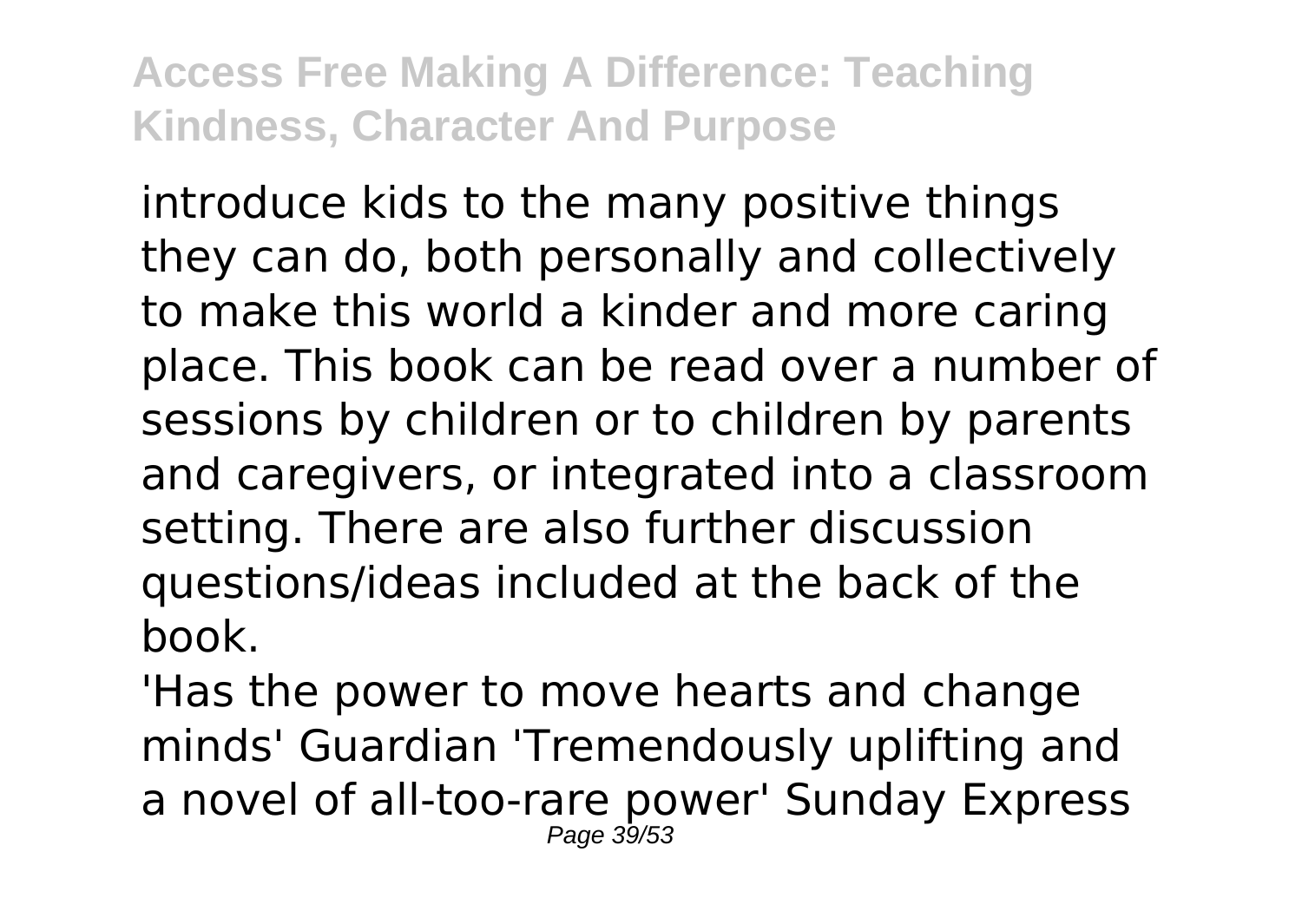'An amazing book . . . I absolutely loved it. I cried my eyes out' Tom Fletcher Read the award-winning, multi-million copy bestselling phenomenon that is WONDER. 'My name is August. I won't describe what I look like. Whatever you're thinking, it's probably worse.' Auggie wants to be an ordinary ten-year-old. He does ordinary things - eating ice cream, playing on his Xbox. He feels ordinary - inside. But ordinary kids don't make other ordinary kids run away screaming in playgrounds. Ordinary kids aren't stared at wherever they Page 40/53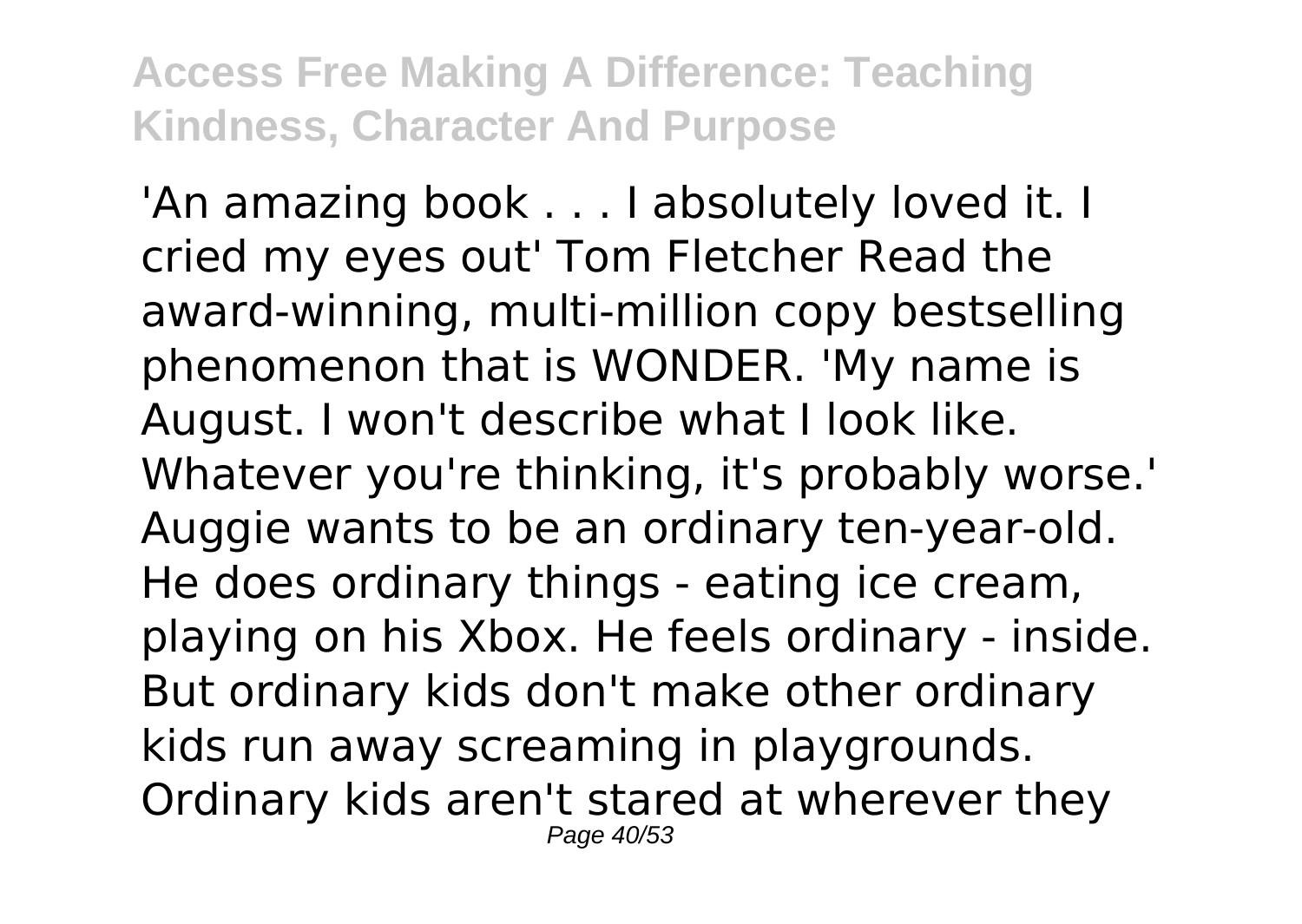go. Born with a terrible facial abnormality, Auggie has been home-schooled by his parents his whole life. Now, for the first time, he's being sent to a real school - and he's dreading it. All he wants is to be accepted but can he convince his new classmates that he's just like them, underneath it all? A funny, frank, astonishingly moving debut - and a true global phenomenon - to read in one sitting, pass on to others, and remember long after the final page.

Everyone gets angry, so it's never too early Page 41/53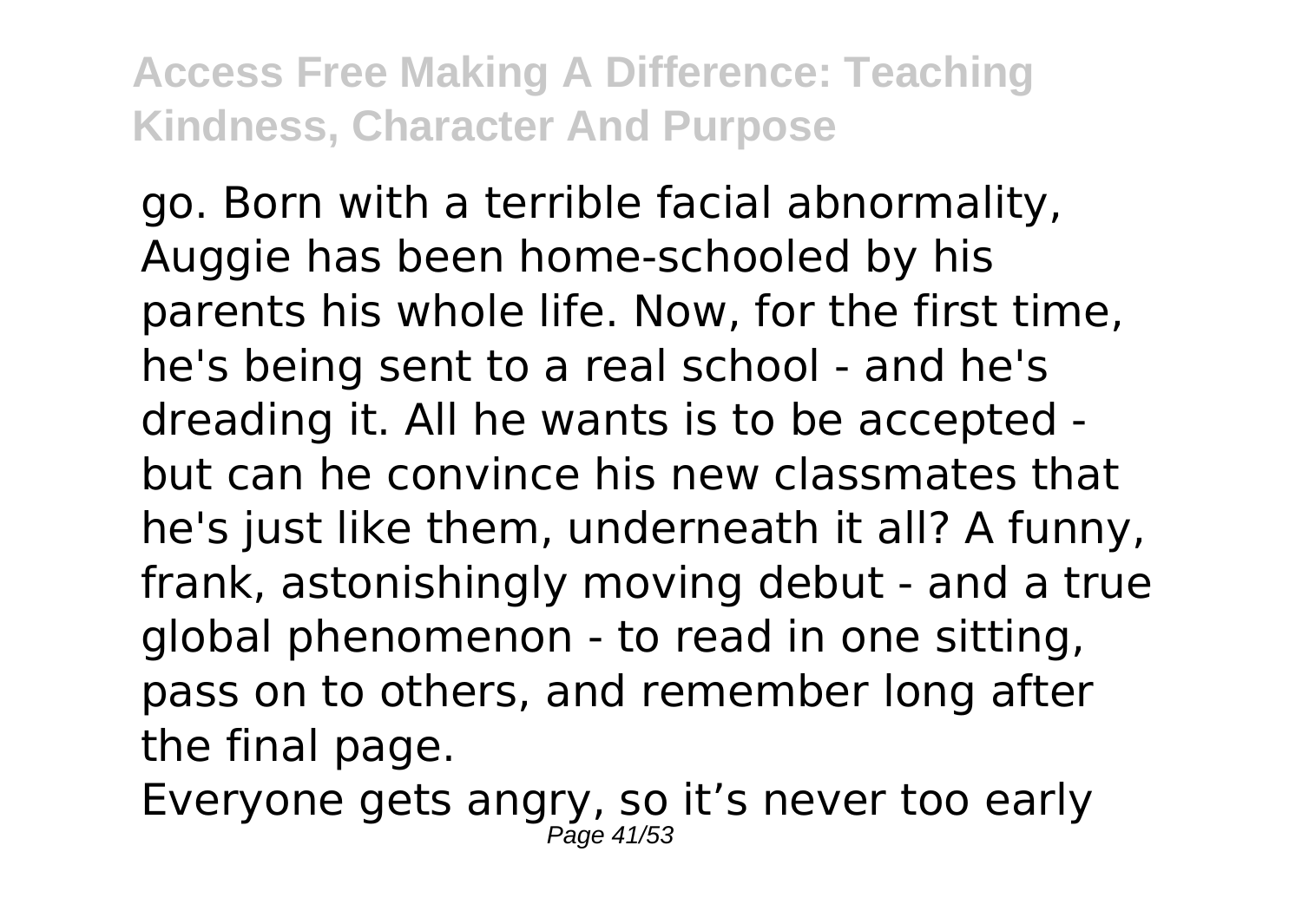for children to learn to recognize feelings of anger, express them, and build skills for coping with anger in helpful, appropriate ways. Children learn that it is okay to feel angry—but not okay to hurt anyone with actions or words. They discover concrete skills for working through anger: self-calming, thinking, getting help from a trusted person, talking and listening, apologizing, being patient, and viewing others positively. Reassuring and supportive, the book helps preschool and primary-age children see that Page 42/53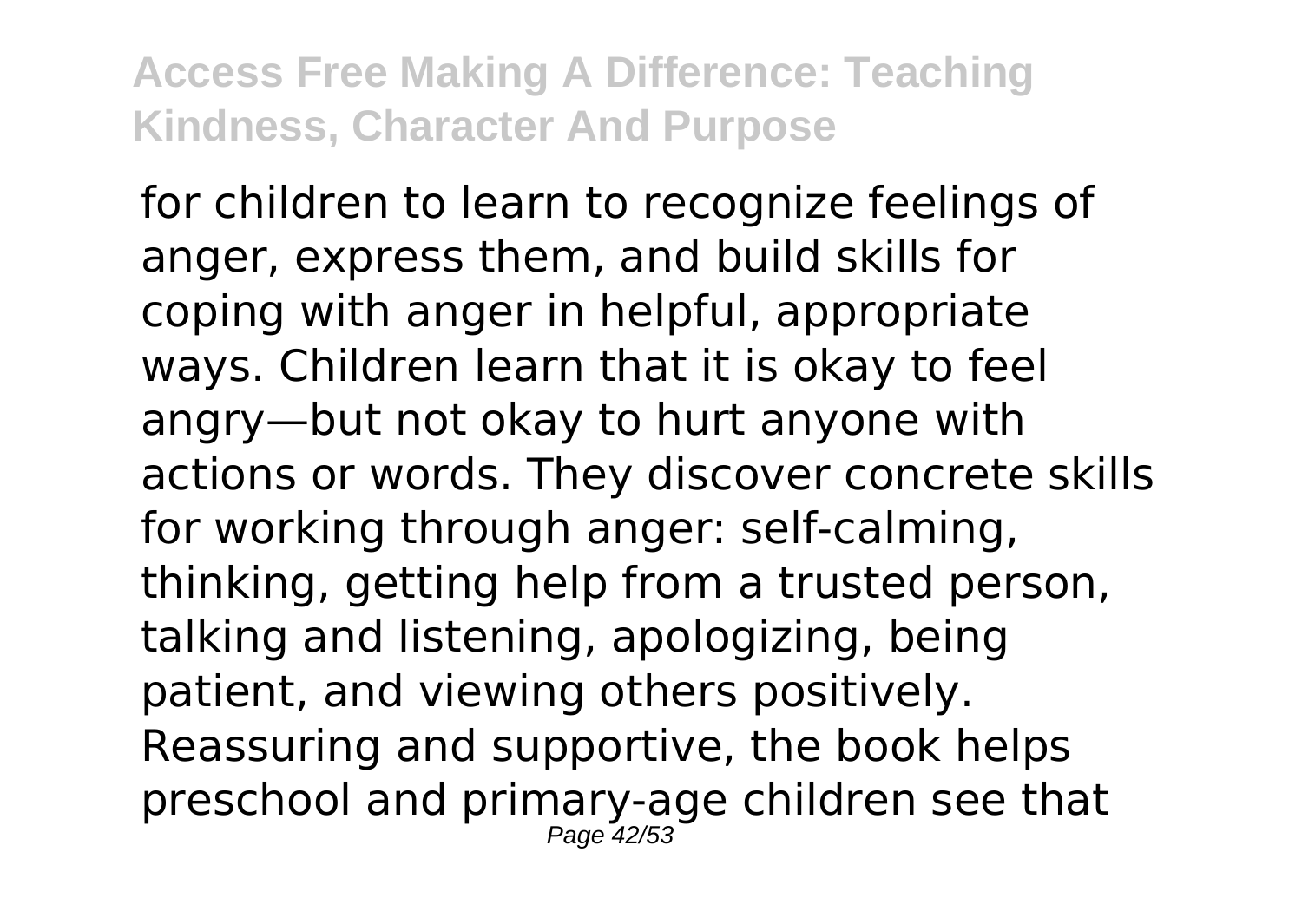when they cool down and work through anger, they can feel peaceful again. Take the L.E.A.P.: Ignite a Culture of Innovation will inspire and support you as you to take steps to grow beyond traditional and self-imposed boundaries. Award-winning educator Elisabeth Bostwick shares stories and practical strategies to help you challenge conventional thinking and create the conditions that empower meaningful learning. Bullying Hurts

Chicken Soup for the Soul: Random Acts of Page 43/53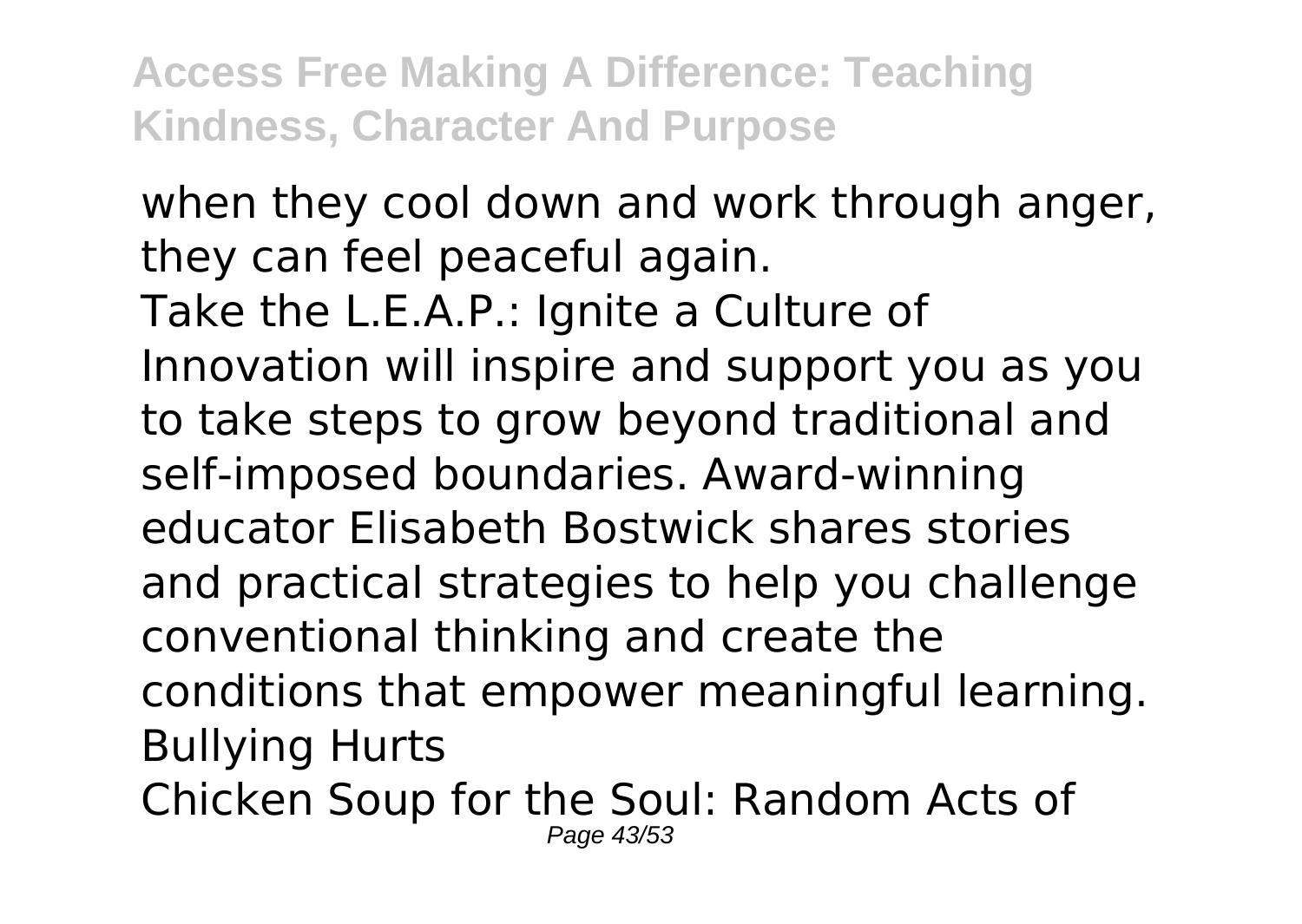Kindness The Courage to Be Kind The Power of Kindness It's Important Do Something for Someone Else Learning to Heal Ourselves and Our World *Support children's emotional well being and spread kindness. How much better would the world be if everyone was kind to each other? Create your own kindness encourages kids to be kind to themselves, other people and the world around them.*

*Making a DifferenceTeaching Kindness, Character and*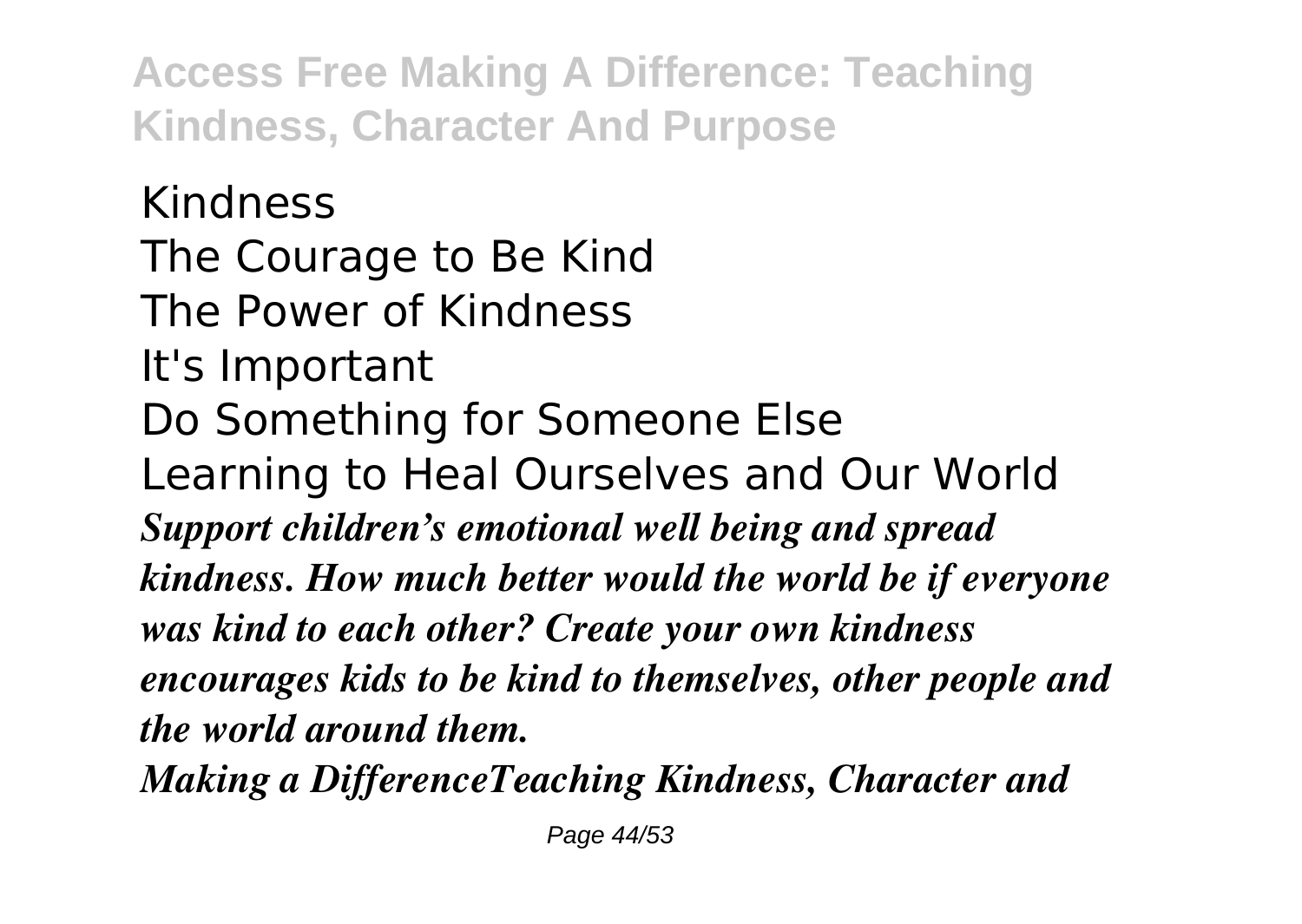### *PurposeMango Media Inc.*

*Determined to teach the importance of kindness to her class, Mrs. Ruler gives out an assignment that soon inspires everyone, with the exception of David, to be nicer to one another, yet when the class gerbils escape and David saves the day, he learns that being kind and helpful isn't so corny after all.*

*Sets out how schools can establish and sustain a behaviour management approach rooted in values, acceptance and a genuine understanding of children's behaviour. The Jelly Donut Difference The Kindness Quilt It's OK to be Different* Page 45/53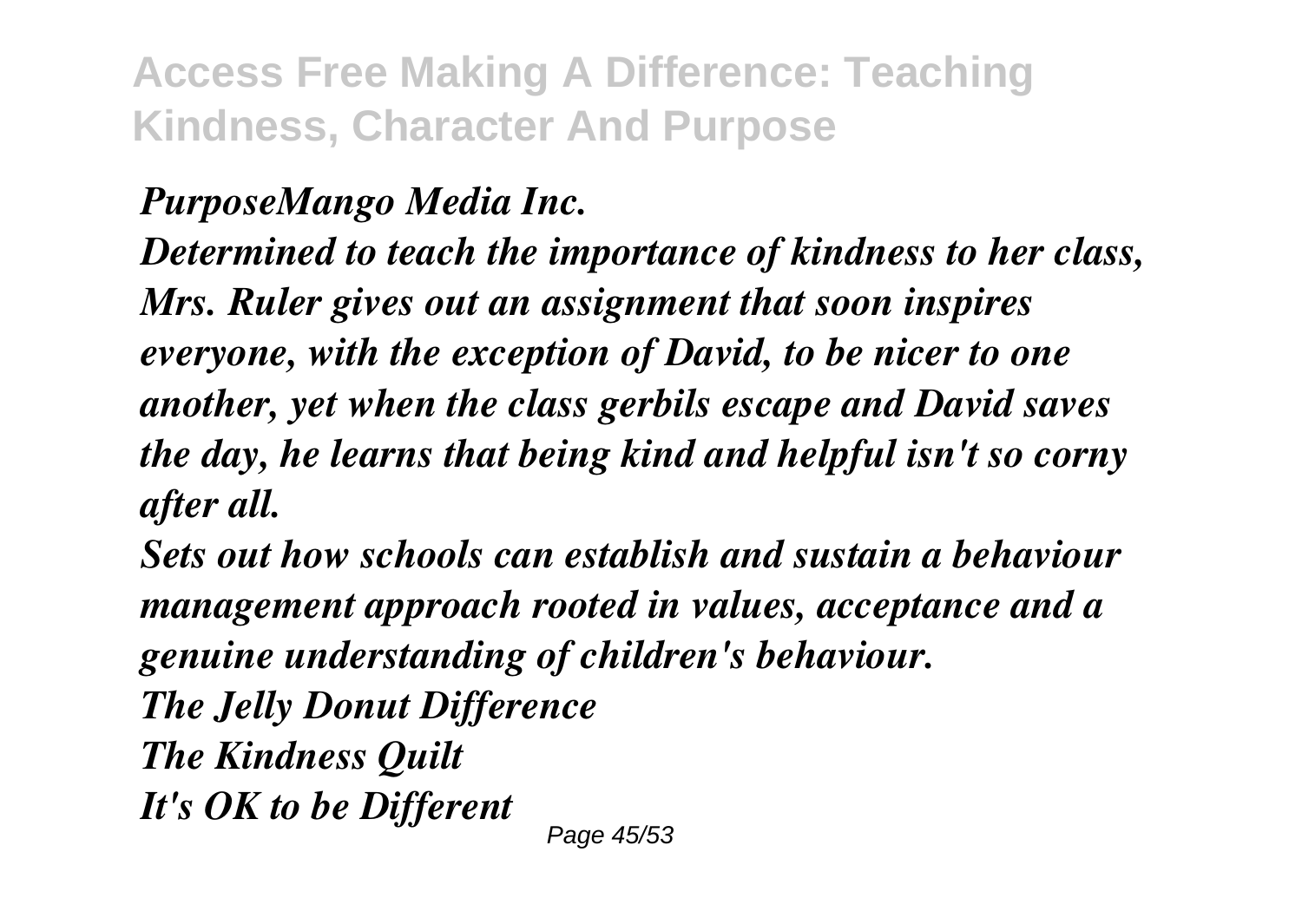### *Reach Out and Give A Passion for Kindness Teaching Kids to Care & Cooperate Take the L. E. A. P.*

Build Character in your Kids Integrity, courtesy, respect and purpose: Through positive and motivating text, Making a Difference assures children that they are important, and that what they do matters. Boost your child's confidence and sense of purpose as you read and affirm that their hopeful thoughts, kind words and good choices can make a difference to themselves and others. Making a Difference is a book that will help build social skills and character, teach life lessons to your children, and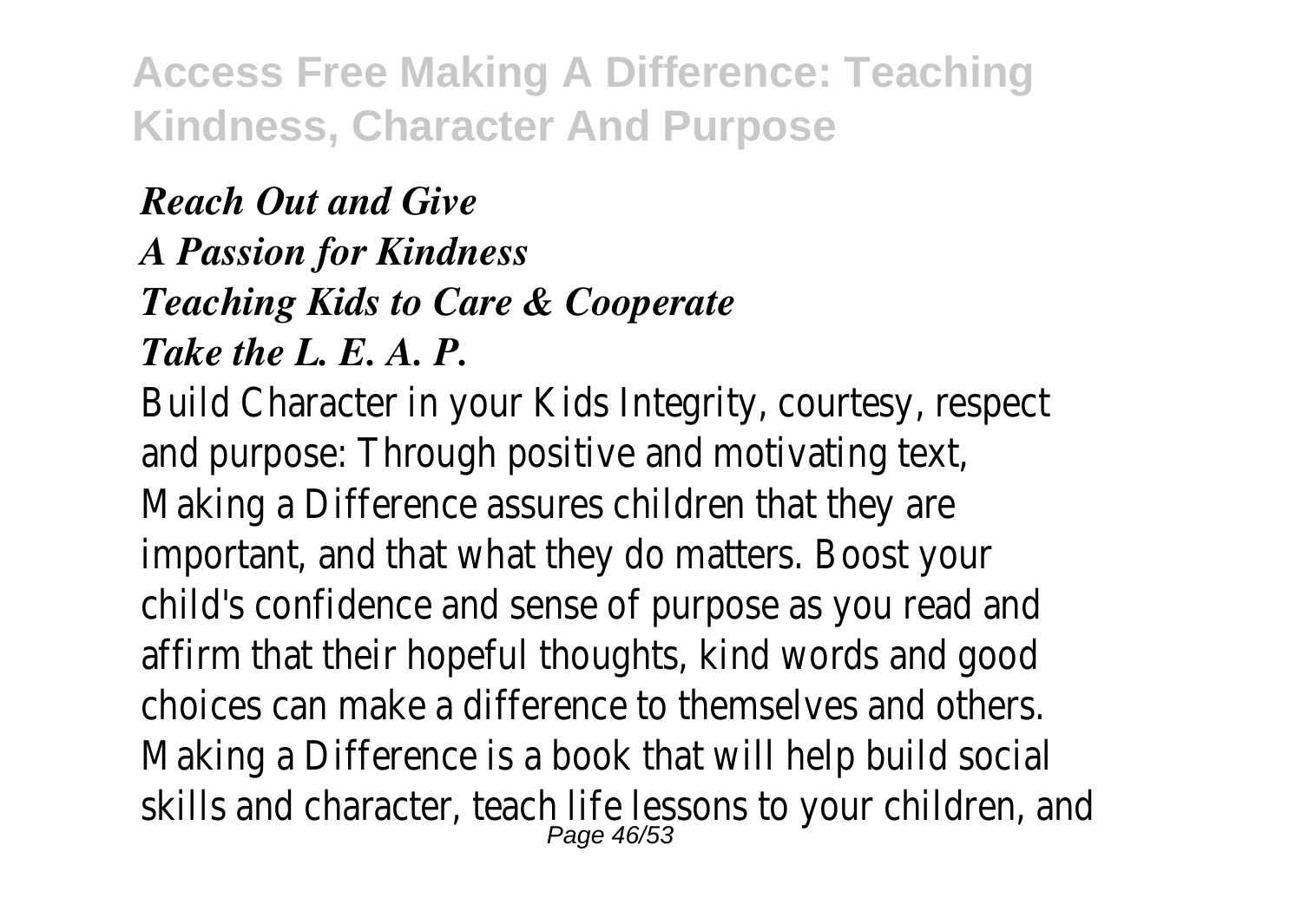put them on a pathway to integrity, courtesy, respect, and purpose. Make the world a better place: Beautiful handdrawn illustrations accompany Cheri's purposeful storytelling as she shows us once again how children can help to make the world a better place. Back pages include discussion questions, scenarios, games and role-play activities that help adults reinforce the book's positive message.

A child who can't follow rules is a child who's always in trouble. This book starts with simple reasons why we have rules: to help us stay safe, learn, be fair, and get along. Then it presents just four basic rules: "Listen," "Best Work," "Hands and Body to Myself," and "Please and<br>Page 47/53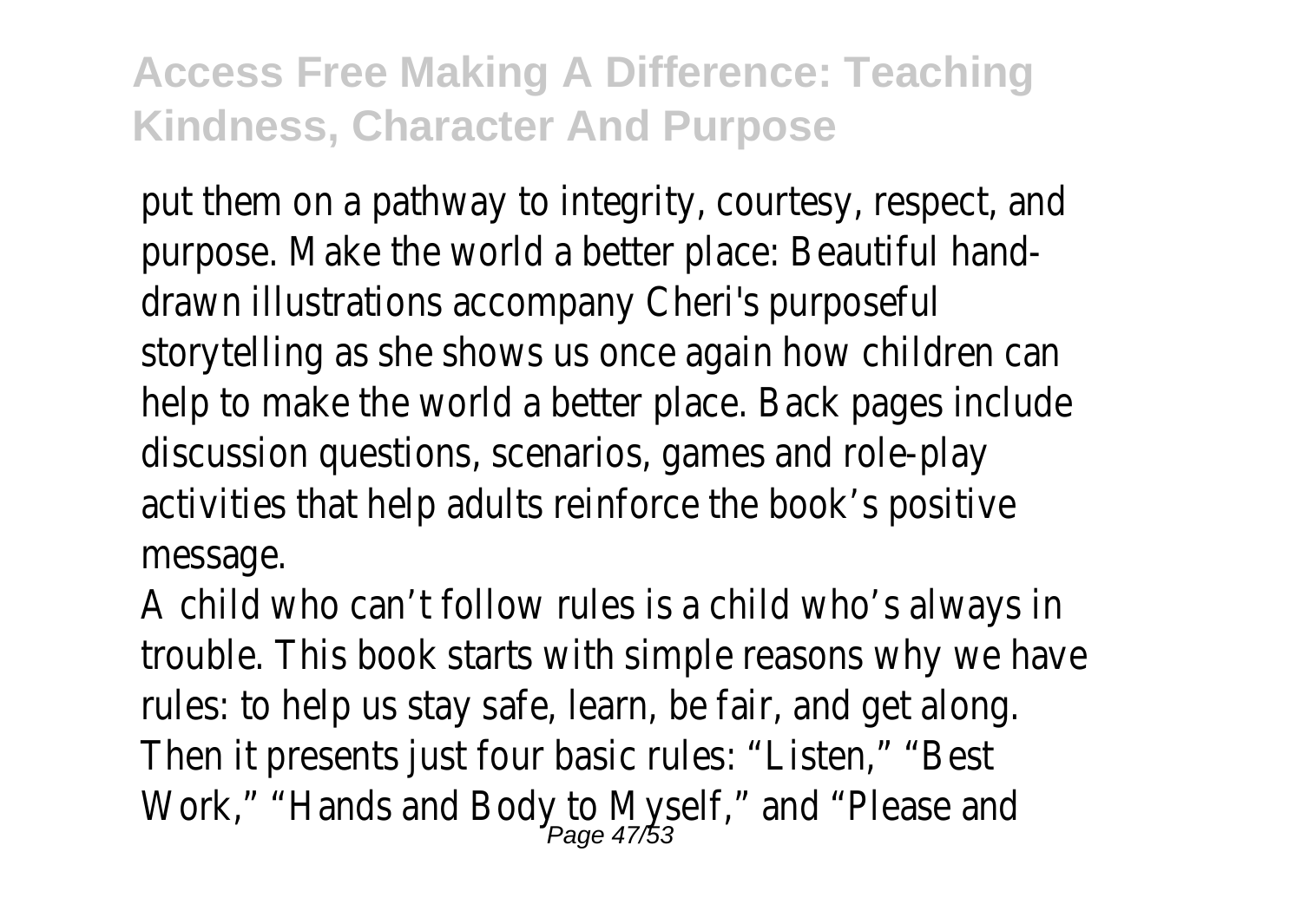Thank You." The focus throughout is on the positive sense of pride that comes with learning to follow rules. Includes questions and activities adults can use to reinforce the ideas and skills being taught.

As educators, it is important to take the time to get to know our students. Discovering what students are capable of and how they feel about things is the first step toward nurturing learning. Helping them develop their socialemotional skills sets the scene for academic growth and achievement. This book provides the scaffolding that teachers need to establish strong relationships with their students and create caring classroom communities that include relationships with parents, school administration Page 48/53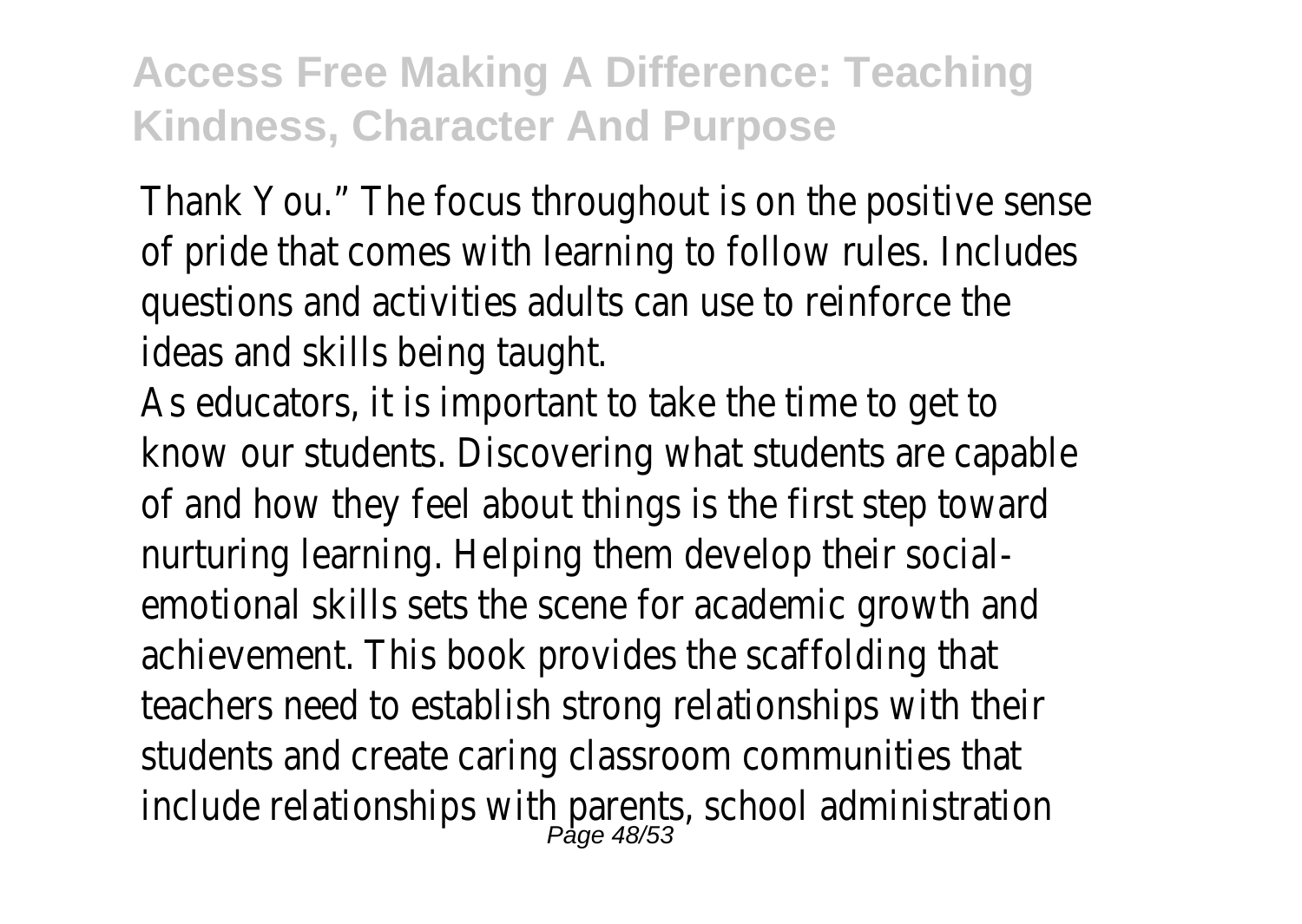and staff, and support specialists. Includes a Touchstone reading group guide in unnumbered pages at end of work. Connect with your students and help them build social, emotional, and academic skills What It Takes to Make the Next Generation Kindness Is Cooler, Mrs. Ruler Why Empathetic Kids Succeed in Our All-About-Me **World** 

The Autism Social Skills Picture Book

In response to highly publicized incidents of school violence, educators across the United States and in many other nations are seeking effective ways to prevent and modify aggressive<br> $P_{\text{age}}$  49/53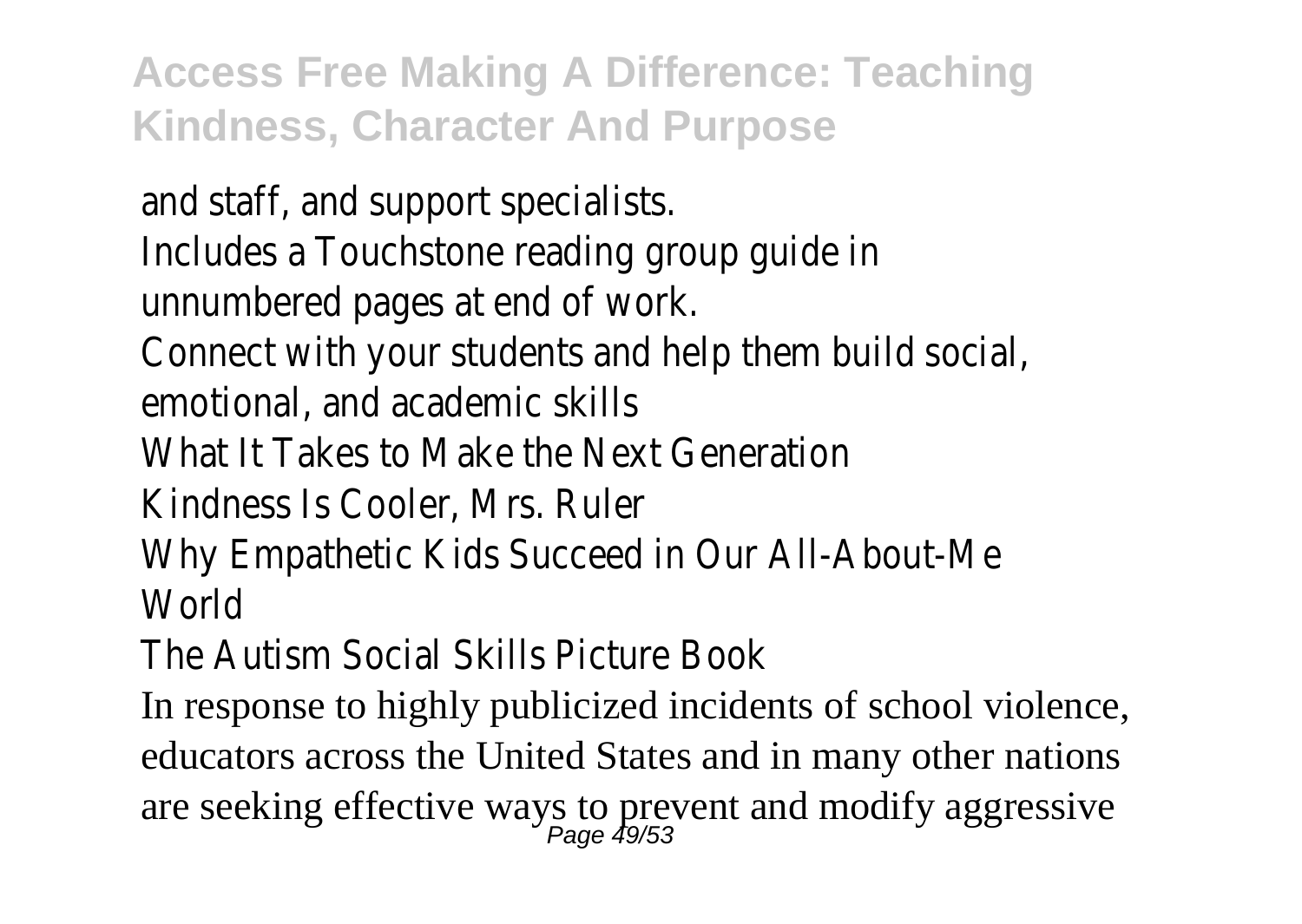and anti-social behaviors in students. One of the major recommendations of the research is that efforts to prevent cruelty need to begin early, during the early childhood years of birth through age eight. The focus of Teaching Compassion: Humane Education in Early Childhood is guiding young children to accept responsibility for and to be kind in their interactions with fellow human beings, animals and the environment. Although humane education is a relatively new concept in the field of early childhood education, professionals in the field are very familiar with many of the related concepts, including: promoting positive interpersonal interactions, teaching children the skills of self-regulation, giving children experience in caring for living things and protecting the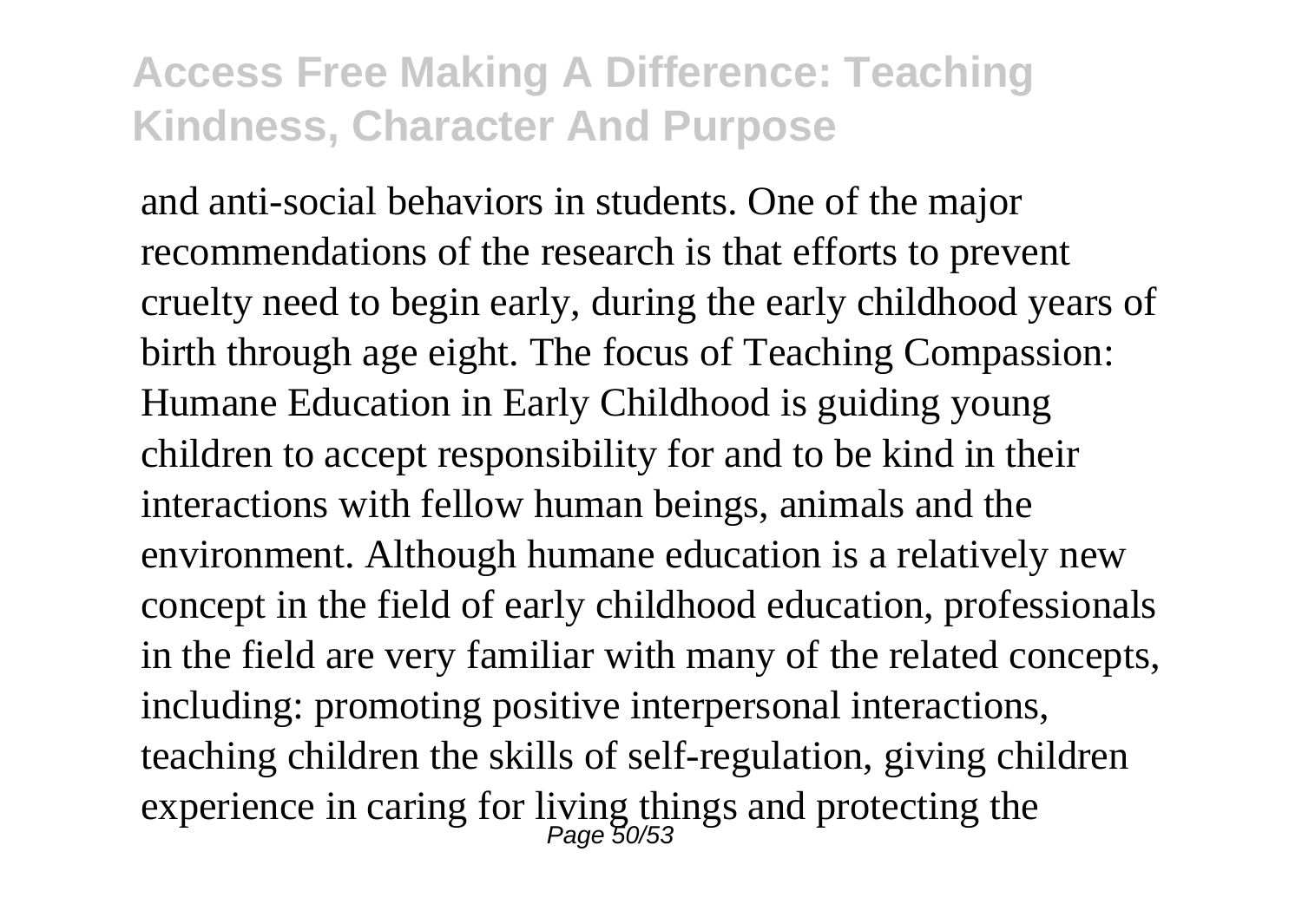environment. This edited volume is an interdisciplinary compendium of professional wisdom gathered from experts in the fields of education, child development, science, psychology, sociology and humane organizations. As the book amply documents, the concept of humane education is powerful, integrative, timely and appropriate in work with young children. Teaching Compassion: Humane Education in Early Childhood shows how it is possible for adults dedicated to the care and education of young children to balance attention to the cognitive and affective realms and, in so doing, to elevate the overall quality of early childhood programs for children, families and communities.

This is a book of inspiration. It is a book of belief in the power Page 51/53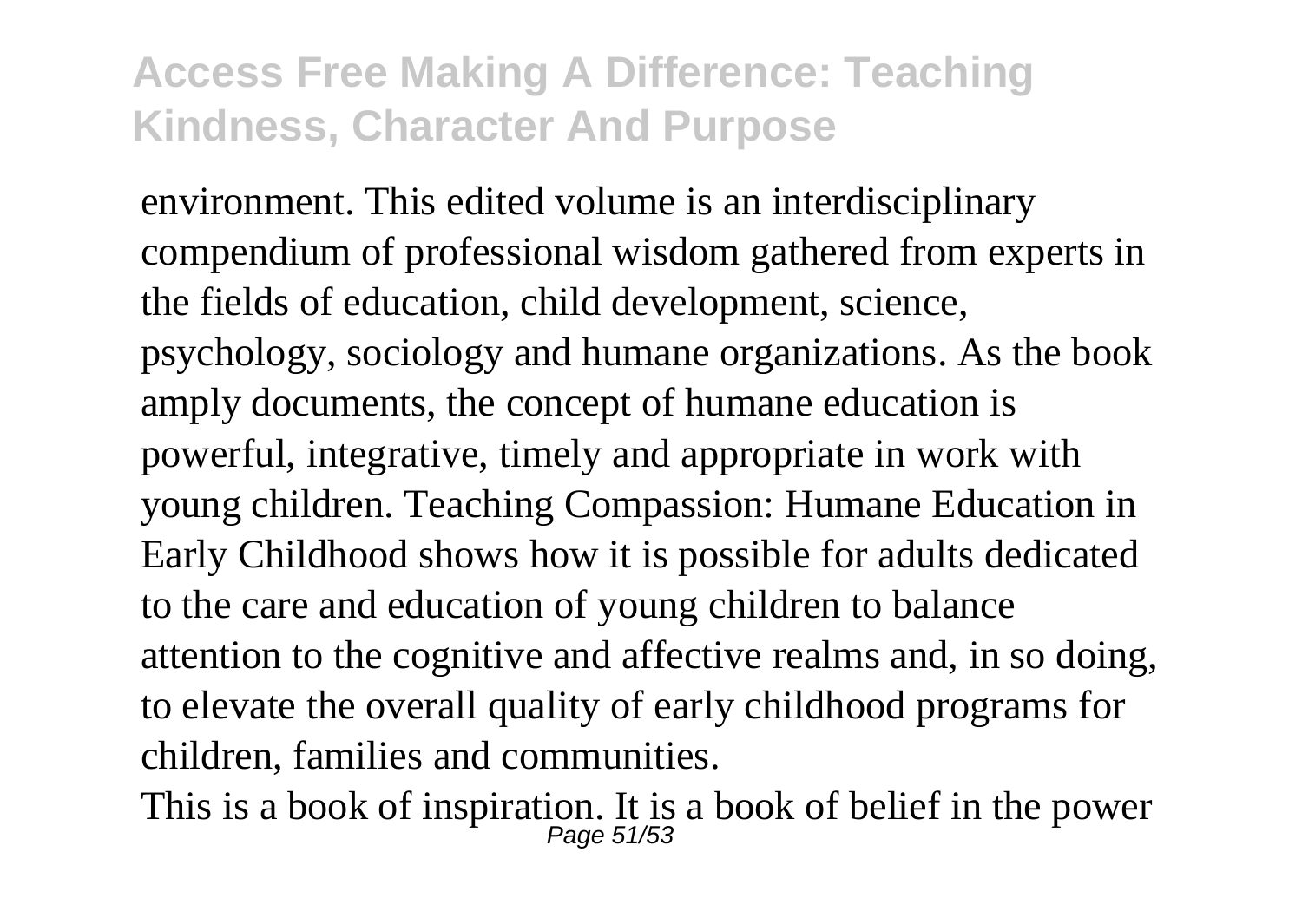of our human warmth, caring, and kindness. The purpose is for all of us to realize the power and impact we have on each and every life we touch. This invaluable book will show parents, teachers, children, and all of us... the true POWER OF KINDNESS.

Now in paperback! A girl in a red hat finds the courage to be kind to the new student in class. Her kindness spreads, kind act by kind act, until her whole community experiences the magical shift that happens when everyone understands—and acts on—what it means to be kind. The fifth book in Rana DiOrio's award-winning What Does It Mean To Be ...?® series, What Does It Mean To Be Kind? was named a 2015 Moonbeam Gold Medalist and won a Mom's Choice Gold Page 52/53